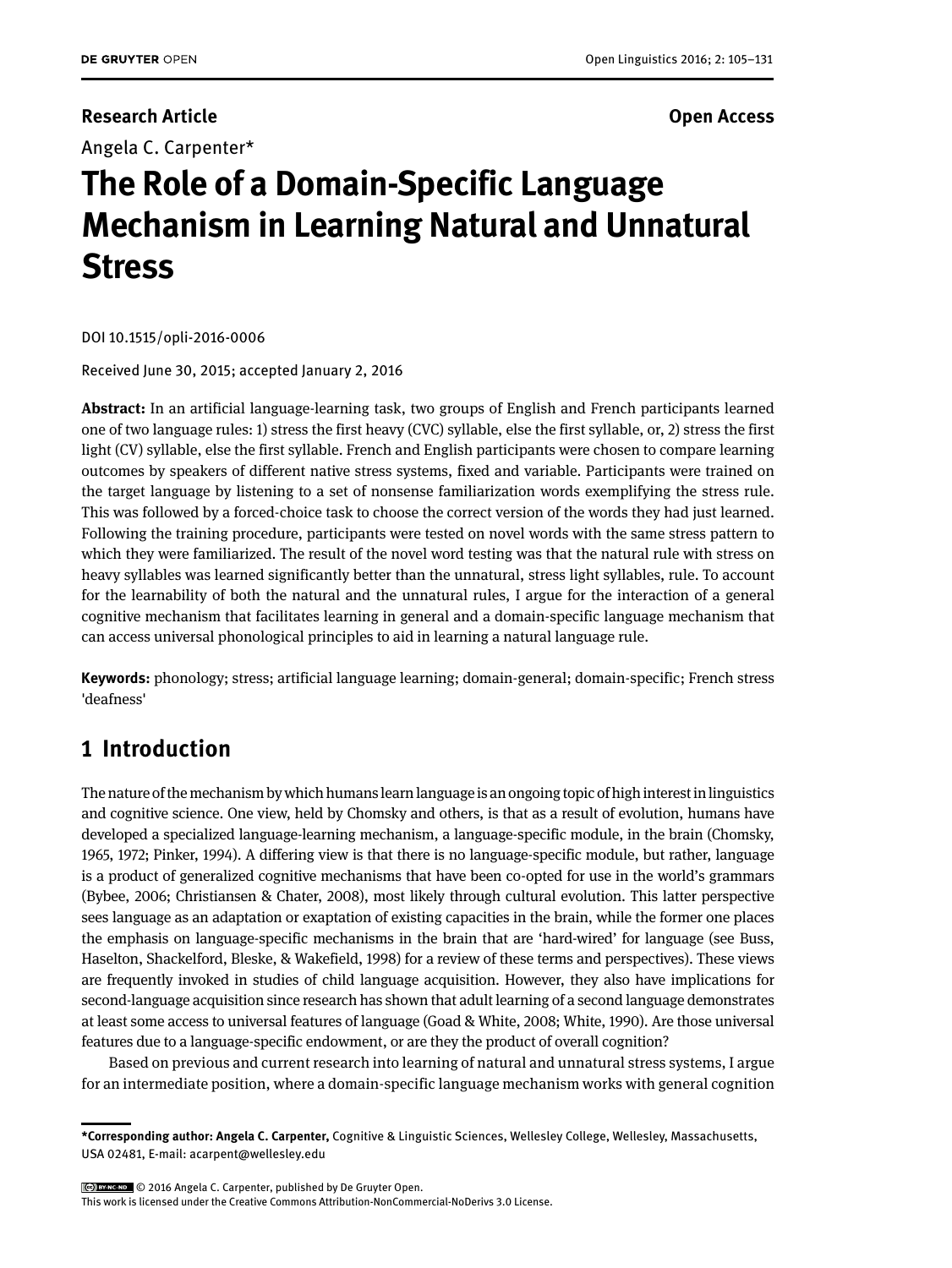to enable the learner to better acquire a natural grammatical rule. While there are many definitions of the term 'natural' in generative grammar (Chomsky & Halle, 1968; Stampe, 1973), I use 'natural' to refer to patterns that are observed cross-linguistically, with rules or features that are typologically prevalent in the world's languages, and 'unnatural' to patterns that are either typologically rare or not attested in language. One form of naturalness, a phonetic precursor, indicates that there is a phonetic basis for a phonological principle being studied. This phonetic basis, sometimes referred to as a 'channel bias' (Moreton, 2008; Yu, 2011), facilitates learning of a phonological rule or principle by exploiting built-in physical aspects of our articulatory system. For example, a phonological pattern of vowel height harmony might be due to the phonetic precursor of vowel-to-vowel height coarticulation (Ohala, 1994). The acoustic correlates of stress are duration, intensity, pitch and spectral balance<sup>1</sup> (Fry, 1955, 1958; Sluijter & van Heuven, 1996). Stressed syllables tend to be longer, louder, and higher in pitch and acoustic energy than unstressed syllables. A possible phonetic precursor to stress being attracted to heavy syllables could be the increased duration and/or perceptual energy of heavy syllables over light ones (Gordon 2002, 2004). However, acquiring a phonological principle can also occur by means of an analytic bias, a form of cognitive bias that facilitates learning (Moreton, 2008; Moreton & Pater, 2012a). Analytic biases provide an explanation of why some phonological patterns are easier to learn than others. The easier-to-learn patterns often reflect systematic generalizations observed cross-linguistically, such as nasal assimilation (Wilson, 2003), preferred onset clusters (Berent, Steriade, Lennertz, & Vaknin, 2007) and stress attraction to low vowels (Carpenter, 2010). The idea behind an analytic bias is that learners are able to tap into innate knowledge of properties of language to enhance their ability to acquire that property. While both channel and analytic biases are natural, an analytic bias often can allow phonological learning even when a phonetic correlate has been neutralized, such as in equalized vowel heights for high and low vowels in stress attraction (Carpenter, 2010), or when the phonetic precursor for two processes are equally robust (Moreton, 2008, 2009). Analytic biases could thus be described as being more abstract than channel biases. Analytic biases can be based in Universal Grammar but are not exclusively so (Saffran, 2003).

Recent research into the learning of natural and unnatural pairs of artificial languages has often demonstrated that it is easier to learn a phonological rule that is based on either typological or phonetic naturalness in language than an equal, but unnatural, version of the same rule (Becker, Nevins, & Levine, 2012; Finley, 2011; Hayes, Zuraw, Siptár, & Londe, 2009; Kapatsinski, 2013; Moreton, 2008; Wilson, 2006). For a recent review see (Culbertson, 2012; Moreton & Pater, 2012a, 2012b). This effect has been seen in a variety of phonological domains including segmental processes (Finley & Badecker, 2010; Wilson, 2006), phonotactics (Pater & Tessier, 2005), tone sandhi (Zhang & Lai, 2010) and stress based on vowel height (Carpenter, 2010). These experiments build on the premise that two patterns of language that are formally equal should be equally learnable if phonological naturalness plays no role in the learning. However, if the natural, typologically frequent, version is learned better than the unnatural, typologically rare or unattested version, then the implication is that the learning process is affected at least in part by an analytic bias, presumably due to a cognitive specialization for language. A channel bias could be eliminated by either neutralizing phonetic cues or by choosing two conditions with equally robust phonetic precursors.

The pattern of rule learning in these artificial language learning experiments also provides some evidence for the role of general cognition. Teasing apart the role of general cognition and that of a languagespecific learning mechanism is a daunting task, in part because we have not fully defined all the cognitive mechanisms used in general learning. However, we know that general learning involves memory, aided by frequency and repetition, among other general cognitive mechanisms (Ausubel, 1965; Ellis & Collins, 2009). If language learning includes a domain-specific mechanism, then one way to tease apart the roles of general cognition and a domain-specific language mechanism would be to set up a task that requires general cognition and a separate task that would demonstrate the effect of a domain-specific cognition for those learning a natural language rule but not for those learning an unnatural rule. Both tasks involve the general cognitive mechanism, but only the natural language rule would be additionally facilitated by the domain-specific mechanism. In such a test, all participants should perform equally

**<sup>1</sup>** Intensity differences across frequency bands (Sluijter & van Heuven, 1996).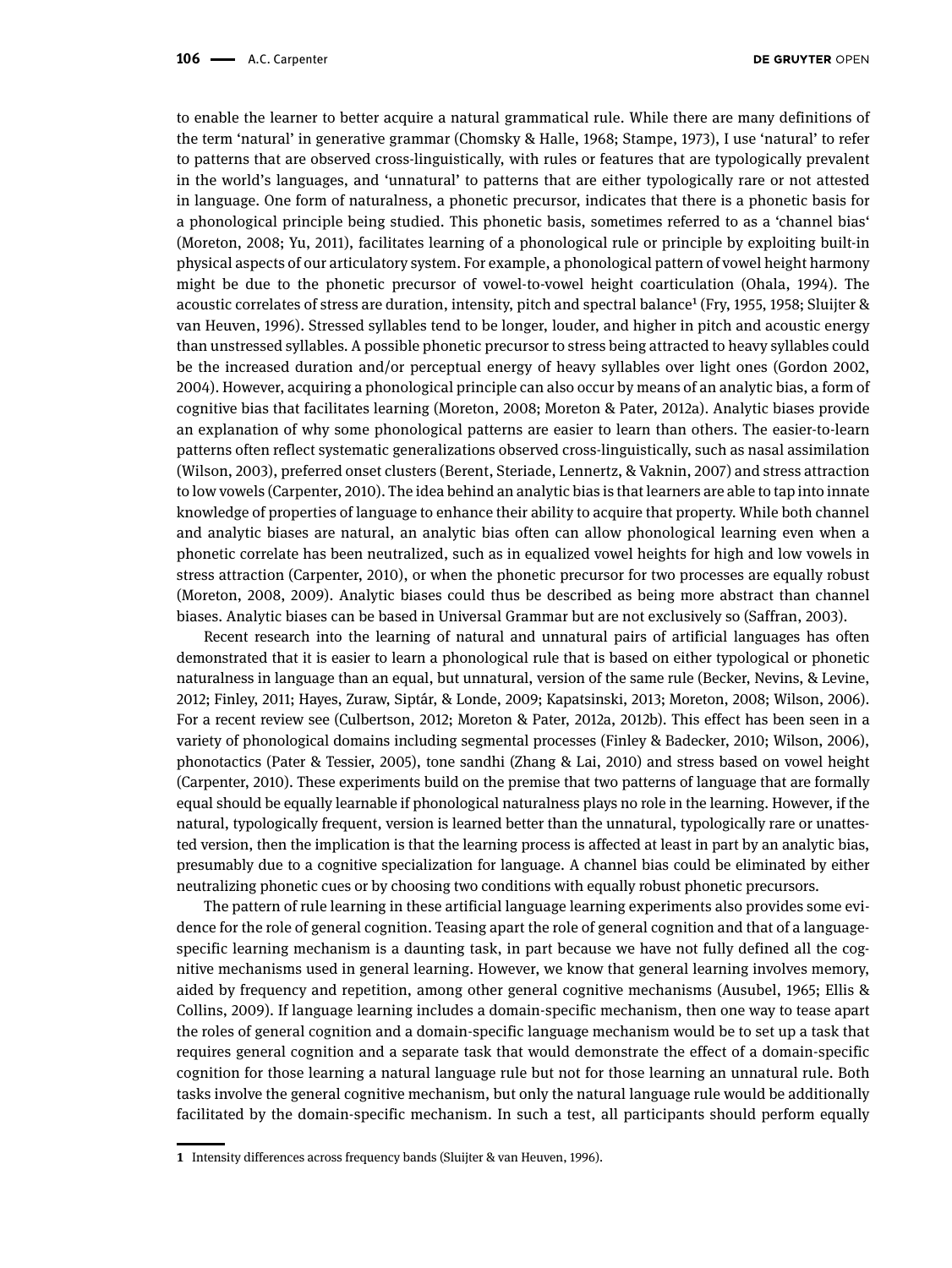well on the general cognitive task but a difference should emerge between performance on the natural linguistic task and the unnatural one. In this type of experiment the input is strictly controlled, and the natural rule is crosslinguistically attested but the formally equal unnatural rule is not. Both rules need to be learnable through our general cognitive mechanism; however, the learning of one rule, since it is based on a well-instantiated linguistic distinction, would be advantaged by a mechanism that is specialized for language. If there is no mechanism that aids language, then both rules should be equally well learned since the general cognitive mechanism should handle all the learning, showing no advantage for a linguistic rule. Evidence for the operation of this language-specific mechanism would be improved performance on the typologically natural linguistic rule over the unnatural or unattested one, which might still be at least partially learned as a result of participants' general cognitive abilities, although less well than the natural linguistic rule.

This paper reports on such an investigation, a previously unreported learning bias for syllable weight, where heavy syllables are favored over light syllables for stress attraction. I compare a typologically natural rule to its opposite, an unnatural version that produces a phonological stress pattern that is unattested in language. This manipulation creates two rules that can be pitted against each other. The rules are equally formally complex and thus should be equally learnable under a general cognitive mechanism. However, if learning of the natural rule is enhanced because adults can access a language-specific learning mechanism, then a difference in the learnability of the two rules should emerge.

The experiments presented in this paper were conducted with English and French speakers who were exposed to either a natural or an unnatural stress rule based on syllable weight. The aim of the research was to examine whether the natural version would be learned better than the unnatural one overall. Both English and French speakers were used to examine the effects of the native stress pattern on the learning of a novel stress rule. For speakers of a language in which stress is attracted to heavy syllables, such as English (Chomsky & Halle 1968, Prince & Smolensky 1993/2004), learning a different Weight-to-Stress rule might seem to be fairly straightforward, although it might prove more difficult than expected because of language transfer effects (Edward & Zampini, 2008; Hancin-Bhatt, 2008). On the other hand, for speakers of a language with fixed stress, such as French (Dell 1980), learning any of the stress rules might prove to be difficult, due in part to a general difficulty in perceiving stress, a phenomenon referred to as stress 'deafness' (Dupoux, Pallier, Sebastián-Gallés, & Mehler, 1997; Peperkamp & Dupoux, 2002). The effect of stress 'deafness' will be further discussed in sections 2.4 and 3.3.1.

### **2 Theoretical background**

Under an Optimality Theoretic framework, a natural pattern is derived from one or more permutations of cross-linguistically licit constraints while an unnatural one is not based on constraints that are grounded in universal linguistic principles of phonology. A phonological principle of naturalness can also be grounded in one or more phonetic factors. For example, heavy syllables are often longer in duration and have greater acoustic energy than light syllables (Gordon, 2004). However, stress can also occur on light syllables, based on a combination of language-specific factors. This variability demonstrates that stress determination is not fully dependent on such phonetic factors such as length and energy. Thus, as a phonological distinction, stress can be based on a phonetic reality, but it can also be based on other linguistic distinctions such as syllable structure, sonority and edge prominence (Gordon, 2002; Prince & Smolensky, 1993/2004). So while there might be a phonetic rationale for the natural phonological rule of stressed syllables being heavy, given that heavy syllables are often greater in duration and perceptual energy, the unnatural version, in which stress is attracted to light syllables, is not entirely unnatural phonetically. Many languages, including English and Spanish, have stress on light syllables. However, there are no known languages that will stress light syllables but not stress heavy syllables when the language has both heavy and light syllables.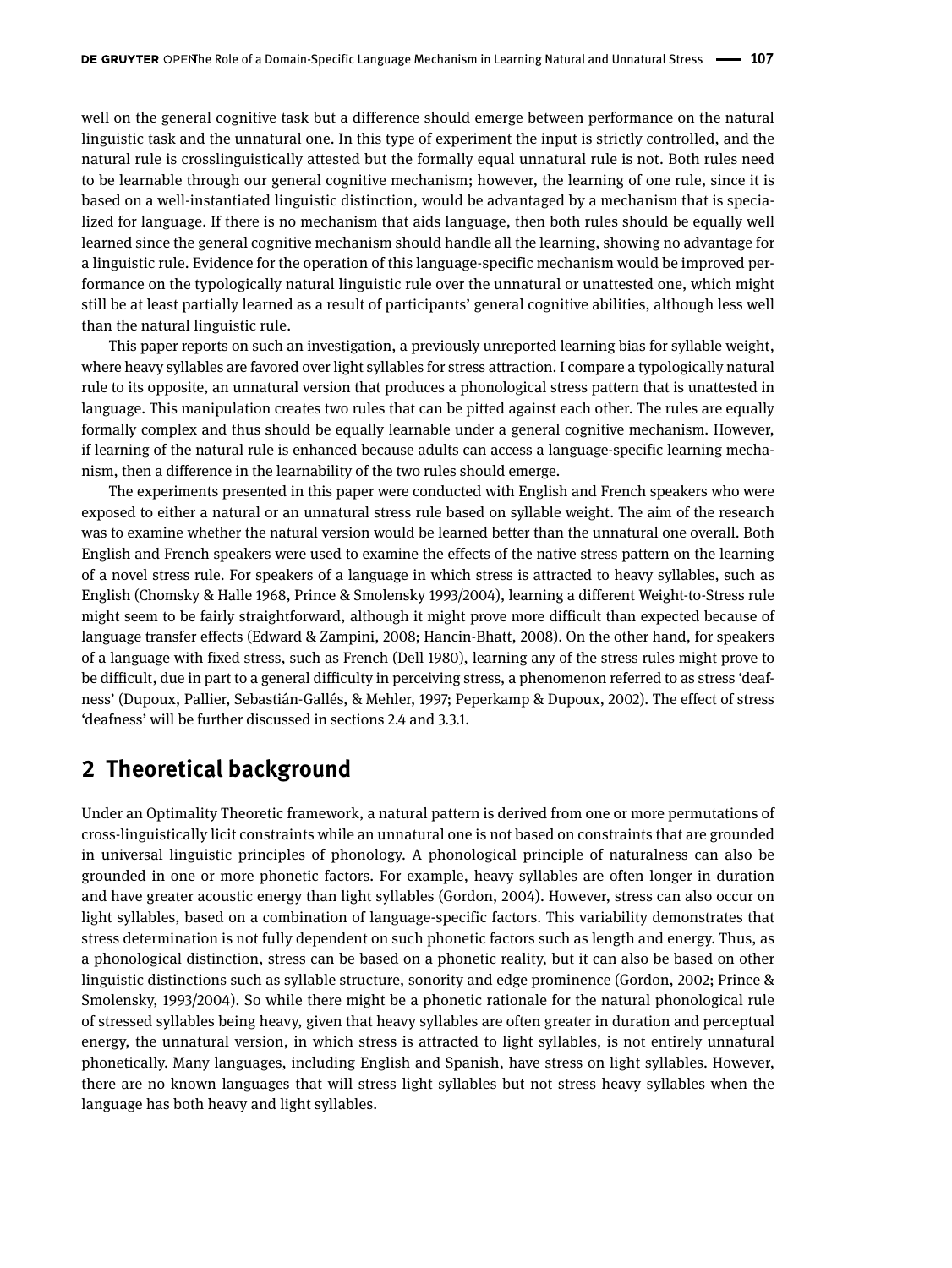#### **2.1 Weight-to-Stress principle**

Syllable weight is a common basis for stress attraction in the world's languages. Languages that use a syllable weight distinction in stress assignment vary as to what types of syllable structures comprise heavy syllables. They can be CVV, CV:, CVC, CVVC etc. (Hayes, 1995). For example, both CVC and CVV syllables are heavy in Latin (Hayes, 1995) and Hindi (Kelkar, 1968). But in Khalka, CVV syllables are heavy but CVC are not (Gordon, 2002; Hyman, 1985/2003). Cairene Arabic has superheavy CVCC or CVVC syllables (Hayes, 1995). Light syllables are usually open, typically CV syllables. This heavy/light weight distinction is an interesting one to study because while there are numerous examples of stress being attracted to heavy syllables crosslinguistically, there are no examples of languages where stress prefers light syllables over heavy ones, as a general rule, all else being equal (Hayes, 1995, Hyman 1985). Of course, in language all else is never equal because real languages often have various stress rules that may interact and obscure the generalization of weight attracting stress. For example, stress rules in English are quite complex and interact to result in stress occurring on both heavy syllables, such as ˈ*bungalow* [[ˈbʌŋ.gə.lo], *e*ˈ*ternal* [ə.ˈtəɹ.nəl], and *po*ˈ*lice* [pə. ˈlis] and light ones, such as ˈ*Africa* [ˈæ.frɨ.ka] and ˈ*cinema* [ˈsɪ.nə.ma]. While the principle of stress being attracted to heavy syllables can be incorporated into a grammar under various theoretical methods (Burzio, 1994; Hayes, 1982, 1995), I will focus on an Optimality Theoretic approach to briefly explain the stress grammar of the participants' native languages, English and French. In Optimality Theory (OT) the Weightto-Stress (WSP) constraint captures the generalization of heavy syllables attracting stress through use of a violable constraint requiring that heavy syllables be stressed.

1) WSP

Stressed syllables are heavy

Quantity-sensitive languages like English use the WSP to rule out stress occurring on light syllables in certain word positions. Primary stress in English is variable, that is, it can occur on one of any number of different syllables in a multisyllabic word. For nouns, stress can be expressed on a heavy penultimate syllable, such *a*ˈ*ddendum* [ə.ˈdɛn.dʌm], or in the case where the penultimate syllable is light, on the antepenult, as in ˈ*amethyst* [ˈæ.mə.θɪst]. While main stress usually occurs on one of the final three syllables of the word, in some exceptional cases where there is secondary stress later in the word, primary stress can be expressed even earlier through stress retraction, as in ˈ*catama*ˌ*ran* [ˈkæ.ɾə.mə.ˌɹæn] and ˈ*anec*ˌ*dote* [ˈæ.nək.ˌdot]. There are several possible approaches to analyzing English stress, some of which appeal to the direct role of a WSP constraint, (Hammond, 1999; Pater, 2000; Prince & Smolensky, 1993/2004) and others that do not (Burzio, 1994). While these analyses differ in the details, there is general agreement that syllable weight influences stress assignment in English (Burzio, 1994; Hammond, 1999; Hayes, 1982, 1995; Pater, 2000). While a complete analysis of English stress is beyond the scope of this paper, the general pattern of stress exhibits the influence of an Align-Right constraint to account for foot assignment going from right to left. ALIGN-RIGHT dominates ALIGN-LEFT.

2) ALIGN-RIGHT (HEAD, PRWD)

 The right edge of the head foot of the Prosodic Word must coincide with the right edge of the Prosodic Word.

3) ALIGN-LEFT (HEAD, PRWD)

 The left edge of the head foot of the Prosodic Word must coincide with the left edge of the Prosodic Word.

The ranking hierarchy of Align-Right >> Align-Left accounts for stress being largely confined to the final three syllables of the word. The invariable trochaic meter in English gives evidence that TROCHEE (which demands that feet be left-headed) is undominated. In addition, NonFinality (the head of the prosodic word must not be final in the prosodic word) and the WSP are ranked in such a way as to, in general, repel stress from final syllables while attracting them to a heavy syllable, for example, *Aˈmanda* [ə.ˈmæn.də] (cf. \*ˈ*Amanda* [ˈa.mæn.də]).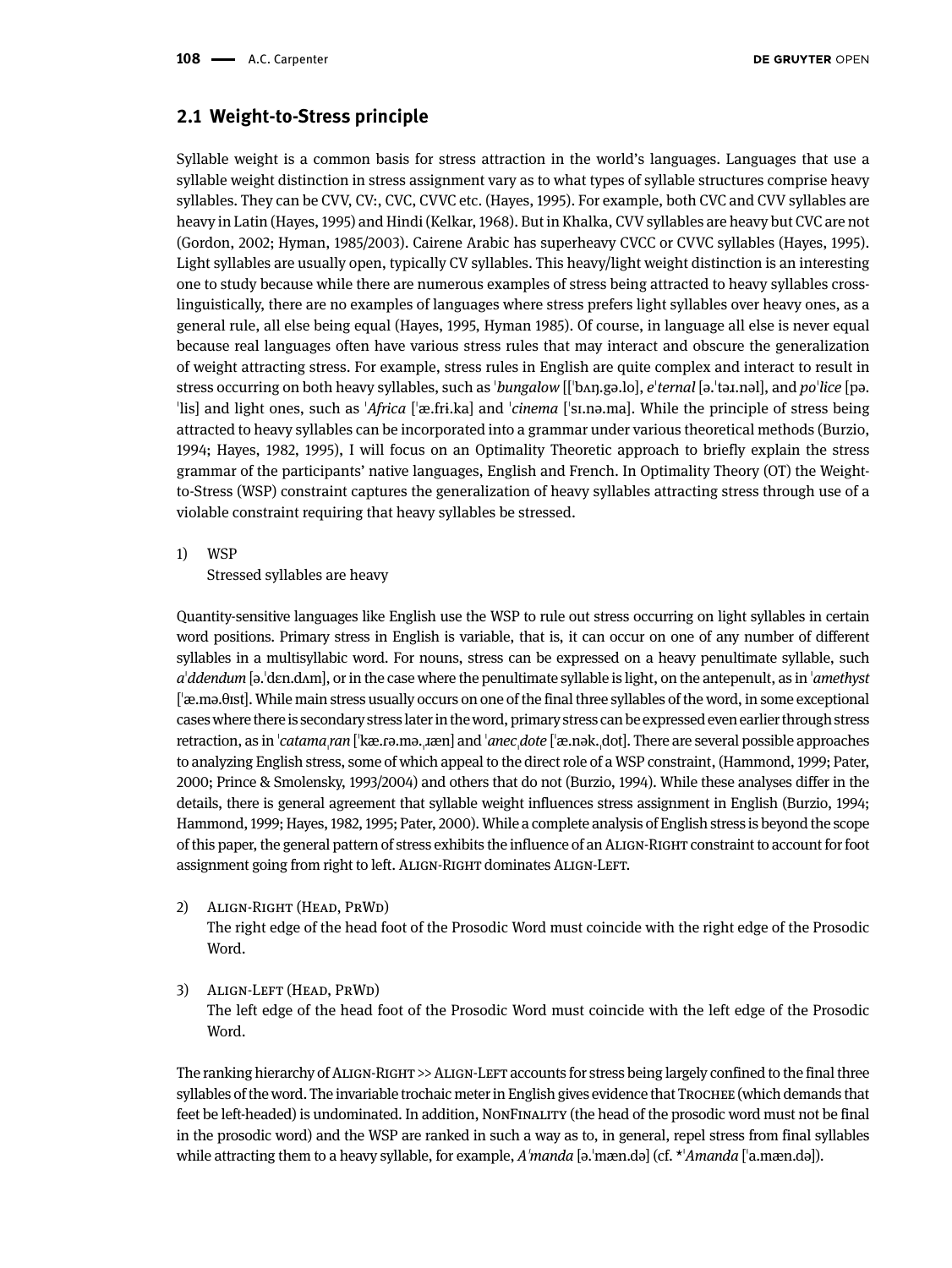French, on the other hand, is not quantity-sensitive (Dell, 1980; Gordon, 2002). That is, stress placement is not dependent on syllable weight, but, rather, is fixed on the final full vowel of the word or phrase, as in *domesˈtique* 'servant' [do.mes.ˈtik] and *panoraˈma* 'panorama' [pa.no.ra.ˈma] (Dell, 1984; Hayes, 1995; Jun & Fougeron, 2000; Picard, 1987). Some (e.g. Jun & Fougeron, 2000) argue that stress in French occurs at the phrase level and not the word level. While this is an interesting analysis, it does not affect these experiments as most agree that stress in French is fixed. Word- or phrase-final stress in French occurs regardless of the weight of the final stressed syllable. French stress thus shows that Align Right >> Align Left since stress invariably occurs on the final syllable with a full vowel, whether that syllable is heavy or light. Thus a principle of syllable weight attracting stress does not influence stress assignment in French; rather French stress is determined by syllable position. The WSP is low-ranked and never exerts any influence on where stress lands. Table 1 summarizes the difference between English and French with respect to the pertinent stress factors.

|  |  | Table 1 Summary of English and French stress |  |  |
|--|--|----------------------------------------------|--|--|
|--|--|----------------------------------------------|--|--|

| <b>Stress Factors</b> | <b>English</b>                                     | French                        |
|-----------------------|----------------------------------------------------|-------------------------------|
| Meter                 | <b>Trochaic</b>                                    | lambic                        |
| Stress position       | Variable with a preference for non-final syllables | Fixed on the final full vowel |
| Quantity-sensitive    | Yes (WSP is active)                                | No (WSP is not active)        |

#### **2.2 The experimental Stress Heavy and Stress Light languages**

The natural rule in the artificial languages designed for the experiments follows an observed pattern where primary stress is on the leftmost heavy syllable, else leftmost. That is, stress occurs on the first heavy (CVC) syllable (for example, ˈtuf.da.taʧ, gu.ˈbaʃ.tu and ku.di.ˈbuʃ) but if all the syllables are light or all the syllables are heavy (as in ˈku.pi.ba and ˈpaf.buʧ.tif), then the first syllable in the word is stressed. I will refer to this as the Stress Heavy rule. This pattern is similar to Amele (Madang Province, Papua New Guinea) (Roberts, 1987) and the now-extinct Californian language Yana (Sapir & Swadesh, 1960). In Amele, for example, monomorphemic words are stressed on the first heavy (CVC or CVV) syllable, otherwise on the first syllable.

- (4) Amele stress (Roberts 1987) Stress leftmost heavy
	- a. [jæ.ˈwæl.ti] 'wind from north' [ˈmɛʊ.lə] 'right (hand)' ['tugb.dɔ?] 'to butcher' [ʔɔ.ˈluʔ] 'forest'
	- b. Otherwise, stress initial syllable

| $[$ 'nu.i $]$                    | 'island'            |
|----------------------------------|---------------------|
| $[\text{\textdegree}:\text{ge}]$ | 'we'                |
| rni.fu.ləl                       | 'species of beetle' |

The unnatural version of the Stress Heavy rule is the opposite of the natural: stress the leftmost light syllable, else leftmost. That is, stress regularly occurs on the first CV syllable regardless of position in the word (for example, 'ki.tif.da, kif.'pa.du and paf.guf.'tu), but if all syllables in the word are light or if all the syllables are heavy then stress is on the initial syllable (such as ˈku.pi.ba and ˈbiʃ.kuf.paʧ). This is the Stress Light rule.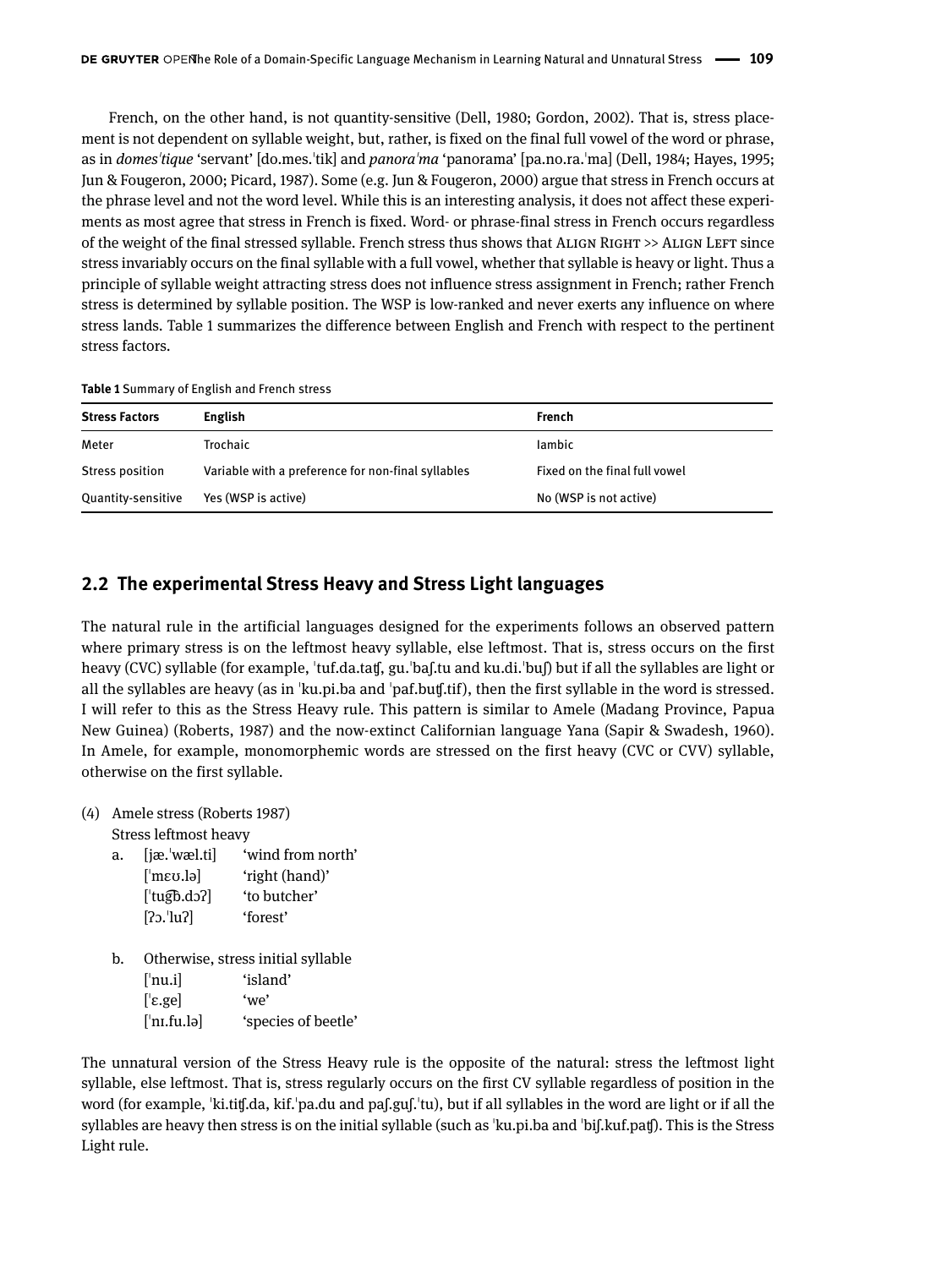#### **2.3 Analysis of the Stress Heavy and Stress Light artificial languages**

This section provides the OT analysis of the natural Stress Heavy and unnatural Stress Light stress rules demonstrating that while the rules are formally equal, the constraints for the natural and unnatural conditions differ. For both the natural and unnatural stress rules ALIGN-LEFT ensures that stress occurs on the leftmost syllable. The constraint ranking that chooses a stressed heavy syllable over a stressed light one is: WSP >> ALIGN-LEFT.

```
(5) WSP >> ALIGN-LEFT
```
/gapuftif/ WSP ALIGN-LEFT a. ga.ˈpuf.tiʃ \* b. ˈga.puf.tiʃ \*! c. ga.puf. $^{\text{th}}$  tif  $^{\star\star}$ !

Candidate b violates the high-ranking WSP and candidate c loses because by incurring two violations of Align-Left it is harmonically bounded by candidate a. Since the default stress pattern calls for stress on the leftmost and not the rightmost syllable, ALIGN-LEFT >> ALIGN-RIGHT. This pattern differs from that of both English and French.

#### (6) WSP >> Align-Left >> Align-Right

| /kadʒtifpaʃ/                  | WSP     |     | ALIGN-LEFT ALIGN-RIGHT |
|-------------------------------|---------|-----|------------------------|
| <sup>•</sup> a. kadर .tif.pa∫ |         |     | $^{\star\star}$        |
| b. kadz. tif.paf              |         | *۱  | *                      |
| c. kadz.tif. pal              |         | * * |                        |
| /bukadi/                      |         |     |                        |
| ☞ d. <sup>'</sup> bu.ka.di    | $\star$ |     | $***$                  |
| e. bu.'ka.di                  | $\star$ | *۱  | *                      |
| f. bu.ka.'di                  | *       | * * |                        |

In cases where the target word is composed of all light syllables, stress still emerges on the initial syllable, candidate d, since high-ranked WSP is violated by all of the candidates equally and is thus not the deciding constraint. The final ranking that obtains the Stress Heavy language is WSP >> Align-Head Left >> Align-Head Right.

For the unnatural Stress Light version, where stress is on the leftmost light syllable, else leftmost, a different kind of constraint must be proposed. To produce an output that fulfills this phonological rule the learner might hypothesize that there is a constraint that prefers stress on light syllables over heavy ones. Let's call this the ANTI-WSP constraint.

(7) ANTI-WSP (hypothetical) Stressed syllables are light

If ANTI-WSP dominates ALIGN-HEAD LEFT, then when ALIGN-HEAD LEFT is violated by a candidate with an initial heavy syllable the choice will fall on the word with stress on the leftmost light syllable.

(8) Anti-WSP >> Align-Head Left produces stress on the light syllable over the heavy.

| /kadztifba/     | <b>ANTI-WSP</b> | <b>ALIGN-LEFT</b> |
|-----------------|-----------------|-------------------|
| ☞a. kaʤ.tif.ˈba |                 | $***$             |
| b. kadz.tif.ba  | *I              |                   |
| c. kadz. tif.ba | $\star$ l       | $\star$           |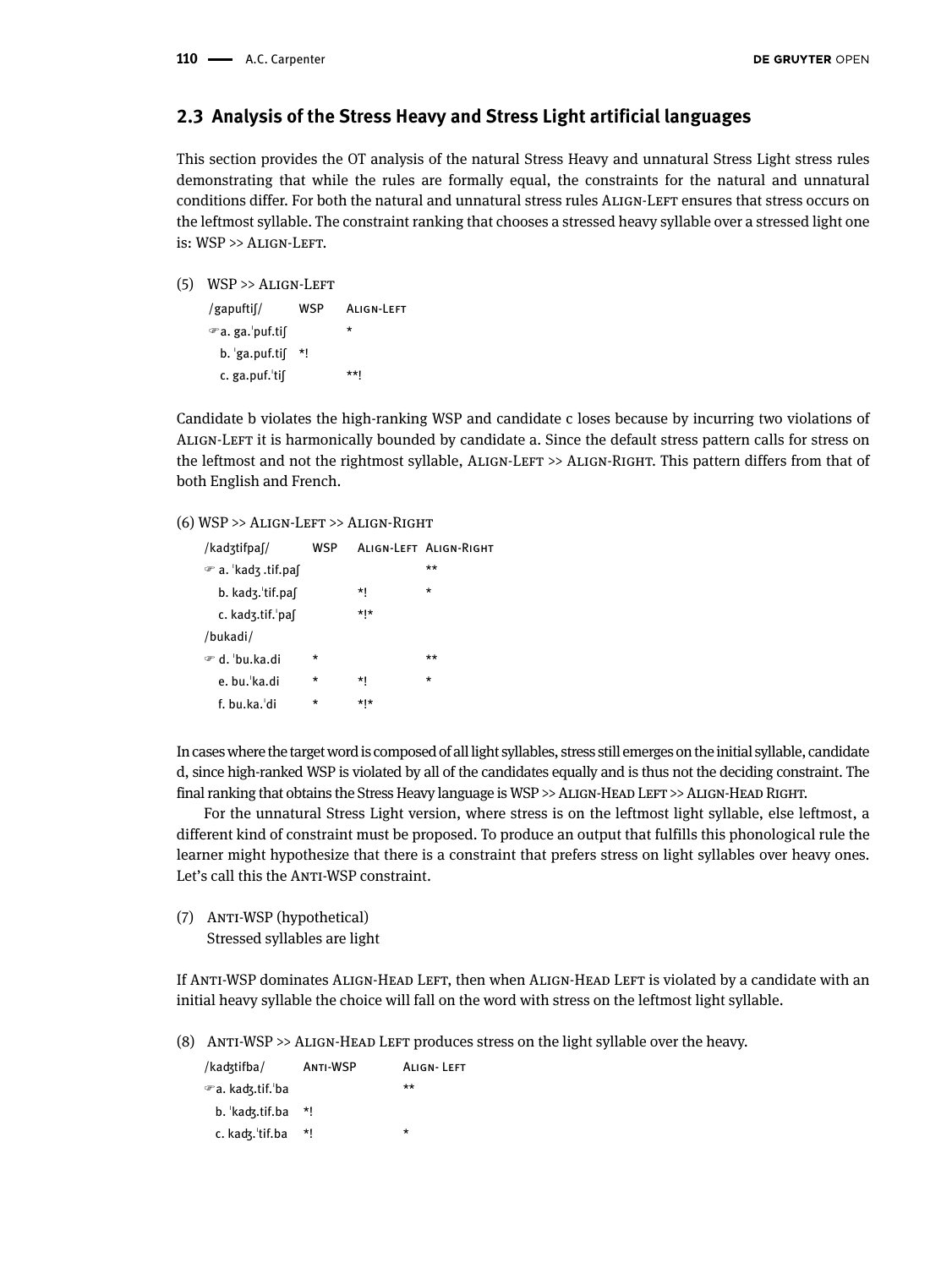Anti-WSP ranked over Align-Left produces stress on light syllables, as in candidate a. The proposed Anti-WSP rules out candidate b and candidate c is harmonically bound by candidate a and is thus ruled out.

The theoretical existence of a WSP constraint is supported by ample cases of languages in which stress is attracted to heavy syllables. However, the literature provides no examples of stress being attracted to light syllables over heavy syllables, all other factors being equal. This absence indicates that an Anti-WSP constraint does not exist. I suggest that learning an unfamiliar rule where stress is attracted to heavy syllables is a task that is facilitated by the domain-specific language mechanism, in which such tacit knowledge lies. This tacit knowledge is instantiated through the universal presence of the WSP constraint in Con. The Stress Light rule, on the other hand, is not helped by the domain-specific mechanism as it goes counter to the WSP. Trying to do a linguistic task that is not based on natural linguistic principles presents a conflict to the learner. One can imagine that the built-in bias of the linguistic system expects heavy syllables to be stressed, yet the learner's input presents stress on light syllables, even when heavy syllables are present. The effort to reconcile the difference between expectation and reality results in increased difficulty in the task, which slows learning. Further, the proposed constraint Anti-WSP is a spurious constraint, having no epistemic grounding in natural language phenomena. How then does the learner acquire the Stress Light rule? They would have to rely on general, nonlinguistic pattern induction extracted from the input in order to acquire the unnatural stress rule (Hayes et al., 2009; Kawahara, 2008). Relying on general pattern induction, which is part of a general cognitive mechanism, will allow the learning of the unnatural rule, but at a cost. The cost is that learning the unnatural rule will be more difficult than learning the natural version. If that cost is demonstrated by learners of the Stress Light rule, then there will be some evidence that the general cognitive mechanism alone cannot account for all of language learning (Bybee, 2006; Christiansen & Chater, 2008). The experiment includes learning a set of words designed to familiarize participants with the underlying stress pattern of their respective target language, Stress Heavy or Stress Light. Learning these words requires use of the general cognitive mechanism, which should enable both the Stress Heavy and the Stress Light groups to learn their familiarization words equally well since that task is based on memorization of the audio and visual stimuli.

#### **2.4 Research questions and predictions**

As discussed in section 2.1, English has a variable stress system in which stress occurs in a systematic fashion on any of several syllables and the WSP plays a part in choosing the stressed syllable. On the other hand, French has fixed stress that is consistently predictable on the final full vowel in a syllable and the WSP plays no role in choosing stress location. Thus this research is designed to answer two questions. First, is it easier to learn a natural rule where heavy syllables are stressed than an unnatural one where light syllables are stressed? Based on previous findings such as those described in the introduction (e.g. Moreton 2008, Pater & Tessier 2005, Zhang & Lai 2010) as well as similar research involving French and English speakers learning a different natural and unnatural stress system (Carpenter, 2010), the prediction is that both English and French speakers will learn the natural stress rule better than the unnatural. Second, will native speakers of a variable stress language with a syllable weight distinction perform differently from speakers of a fixed stress language with no syllable weight distinction? Align Right dominates Align Left in both French and English. However, English has additional constraints including the WSP, NonFinality and the undominated Trochee, which work together to produce its complex stress pattern. From an OT perspective, there is no *a priori* reason to know if there is a difference between re-ranking constraints that produce variable stress or fixed stress. Carpenter (2010), in a study comparing English and French performance in learning stress based on vowel height, found that English participants were more accurate than French. The prediction, then, is that English speakers will learn both the natural and unnatural versions better than French speakers. The idea behind this assumption is that English already has variable stress, which might provide English speakers with more facility in assigning stress on different syllables, and French does not.

French speakers are disadvantaged in an additional way. Previous research has shown that French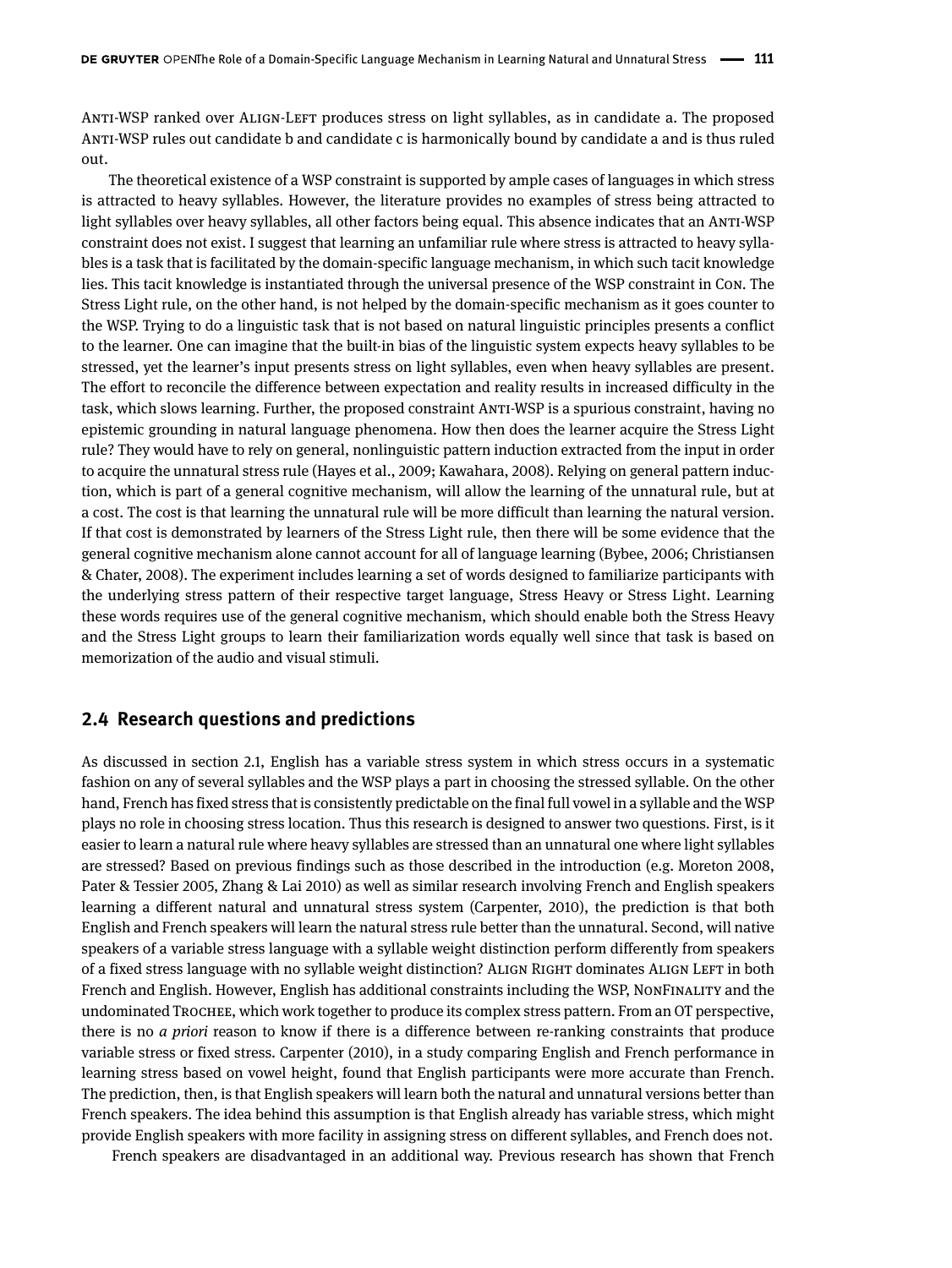speakers have difficulty identifying stressed syllables within a word, sometimes referred to as 'stress deafness' (Carpenter, 2010; Dupoux, et al., 1997; Peperkamp, Dupoux, & Sebastián-Gallés, 1999). Dupoux et al. (1997) argued that stress 'deafness' increases the cognitive processing load of speakers, which most likely prevents them from encoding stress as part of their mental representation of the word. This effect of stress 'deafness' is likely to reduce accuracy among the French participants. Thus French speakers need to be trained to pick out stressed syllables reliably. This special training will be described in the Methods section below.

In order to learn the unnatural Stress Light rule, both French and English speakers are faced with the same task, to posit an unnatural ANTI-WSP constraint. It is possible that English learners will have an advantage over French learners by virtue of the fact that the target language has variable stress, as does their native language, while French learners might have difficulty overcoming their fixed stress system to learn a variable one.

In summary, the following are the predictions for learning the Stress Heavy and Stress Light languages as seen in scores on the novel words are:

- 1. The natural group (all participants) will perform better than the unnatural group
- 2. English speakers will score better than the French on both artificial languages

### **3 The experiment**

#### **3.1 Participants**

There were a total of 80 participants, 40 English and 40 French, of whom 20 were in the Stress Heavy group and 20 in the Stress Light group for both English and French. Of the original 52 English participants, one was omitted for not meeting the criterion of getting at least two-thirds (67%) correct on the pretraining words (that is, they could not reliably identify stressed syllables in general) and eleven were omitted for failing the 67% criterion on the familiarization words. Of the eleven omitted, two were in the Stress Heavy group and nine in Stress Light. There were a total of 58 French participants of whom ten did not pass the criterion of getting at least 67% correct on the pretraining words and eight were omitted for failing the criterion of 67% correct on the familiarization words. Of the eight participants who did not pass the familiarization criterion, three were in the Stress Heavy group and five in Stress Light. The failure rate for French speakers was higher than that of English speakers.

All participants were native speakers of either English or French and data was gathered in Massachusetts, USA and Paris, France. English participants were college students and residents of Massachusetts and recruited through online flyers and word-of-mouth. French participants were recruited by means of flyers at Paris III (Sorbonne Nouvelle) and Paris V (Rene Descartes) universities. Other participants were obtained through online recruitment on the RISC (Relais d'information sur les sciences de la cognition) website. French participants were 18 to 37 years of age,  $M = 21.61$  (SD = 5.23) and English participants were 18 to 36 years of age,  $M = 20.88$  (SD = 3.67). None of the participants reported having hearing problems or being bilingual, although several had studied a foreign language.

#### **3.2 Stimuli**

#### **3.2.1 Creating the syllables**

The stimulus set consisted of heavy CVC and light CV syllables. Heavy syllables were formed by combining voiced and voiceless stop onsets,  $[b, d, g, p, t, k]$  with the vowels,  $[a, i, u]$  and closed with  $[f, f, \alpha, tf]$  as codas. Although these affricates do not occur as codas in French, the syllables were rated by two native French speakers as being audibly perceptible. Stop onsets were chosen for their ease of perception of both voiced and voiceless counterparts (Cole & Scott, 1974). Codas were selected from the natural classes of fricatives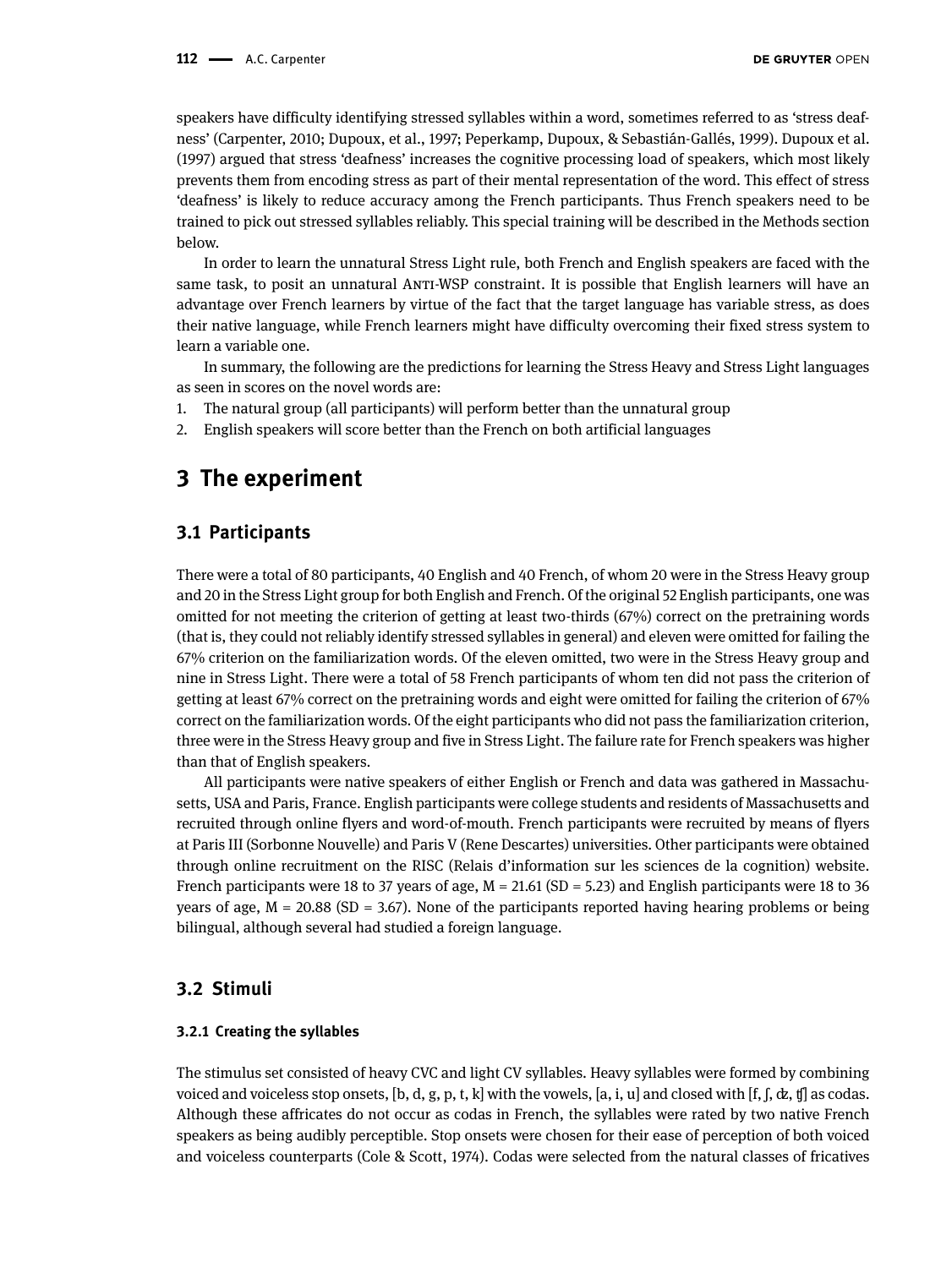and affricates to maximize perceptibility (Harris, 1958). Light syllables were formed by combining the six voiced and voiceless stops with the tense vowels [a, i, u]. Thus the feature that distinguishes between the heavy and light syllables is that the heavy syllables have a coda and the light syllables do not.

The target syllables were recorded by a trained female phonetician whose native language is American English. Each syllable was embedded in a carrier sentence where they received uniform stress. The syllables were within the carrier sentence "I wanna \_\_\_\_\_\_\_\_\_ twice." The carrier was chosen in order to easily separate the target syllables from the surrounding speech. Beginning the word following the target syllable with a stop allowed for easy identification of the end of the waveform to be excised. Individual CV and CVC syllables were cut out of the carrier phrases and subsequent manipulations were made using Praat (Boersma & Weenink, 2010). Care was taken to cut syllables consistently so as to include all of the syllable coda, or nucleus in the case of CV syllables, and none of the following word onset of the carrier phrase.

A total of 72 different heavy syllables and 18 light syllables were recorded. Of those, 61 heavy syllables and 17 light syllables were used in creating the words. Omitted syllables were either not good exemplars or had sound degradation that precluded them from being a part of the final syllable set. The syllables used are listed in (9). The vowels for all syllables are tense.

(9) Syllables used for both natural and unnatural versions

Light syllables

Heavy syllables

*baf, baʃ, baʣ, baʧ, bif, bi*ʃ*, biʣ, biʧ, buf, buʃ, buʧ, daʣ, dif, diʃ, diʣ, duf, duʃ, duʣ, duʧ, gaʃ, gaʣ, gaʧ, giʃ, giʧ, guf, guʃ, guʣ, guʧ, kaf, kaʃ, kaʣ, kaʧ, kif, kiʃ, kiʣ, kiʧ, kuf, kuʃ, kuʣ, kuʧ, paf, paʃ, paʣ, paʧ, pif, piʣ, piʧ, puf, puʃ, puʣ, puʧ, taʣ, taʧ, tif, tiʃ, tiʣ, tiʧ, tuf, tuʃ, tuʣ, tuʧ*

To construct the experimental words, each syllable was manipulated in Praat in the following ways. First, 25 milliseconds of silence was affixed to the beginning of each syllable to aid in the detection of each syllable once they were concatenated into words. Without this very brief insertion of silence, the syllables run into each other, making perception of the individual syllables in the words difficult. Next, a series of adjustments and manipulations were made in duration, pitch, and amplitude to create the stressed syllables. Previous research has shown that increased duration, pitch and amplitude add to the perception of stress (Fry, 1955; Jassem, Morton, & Steffen-Batog, 1968). To maximize the perception of stressed syllables without distorting the sound, the amplitude of each stressed syllable was first equalized to 70 dB then increased by 20%. The duration of each stressed syllable was increased by 20% and its pitch increased by 20% as well. Because an earlier pilot study showed that pitch contours helped English listeners to more reliably identify stressed syllables in nonsense words, a pitch contour was overlaid to create three stressed versions: initial, medial, and final, based on the position of the stressed syllable in the word. By this procedure syllables in initial stress position received a falling contour, syllables in medial stress position received a rising then falling contour and final stressed syllables had a rising contour. The syllables were then resynthesized in Praat using the Pitch Synchronous Overlap Add (PSOLA) algorithm. Independent raters judged the syllables to be perceptible as stressed syllables.

A measurement of the durations of the CV stressed syllables revealed that the Ci syllables were significantly longer than Ca and Cu. To avoid giving one set of syllables an advantage in perceptibility, the stressed CV syllables were equalized for duration by syllable group, thus keeping the natural variation that occurs with different onsets. Durational adjustments were made only to stressed syllables. To do this I first measured the durations of the vowels in each syllable by syllable group, for example, [bu], [du], [gu], [ku], [pu], [tu], then calculated an average vowel length of that set of syllables. Average vowel durations were obtained for the syllable groups, [a], [i], and [u]. Then a grand average (average of the averages) was calculated, which then was the target average for the syllable groups. Calculating the difference between the grand average and the syllable group's average gave the percentage to increase the

*ba, bi, bu, da, di, du, ga, gu, ka, ki, ku, pa, pi, pu, ta, ti, tu*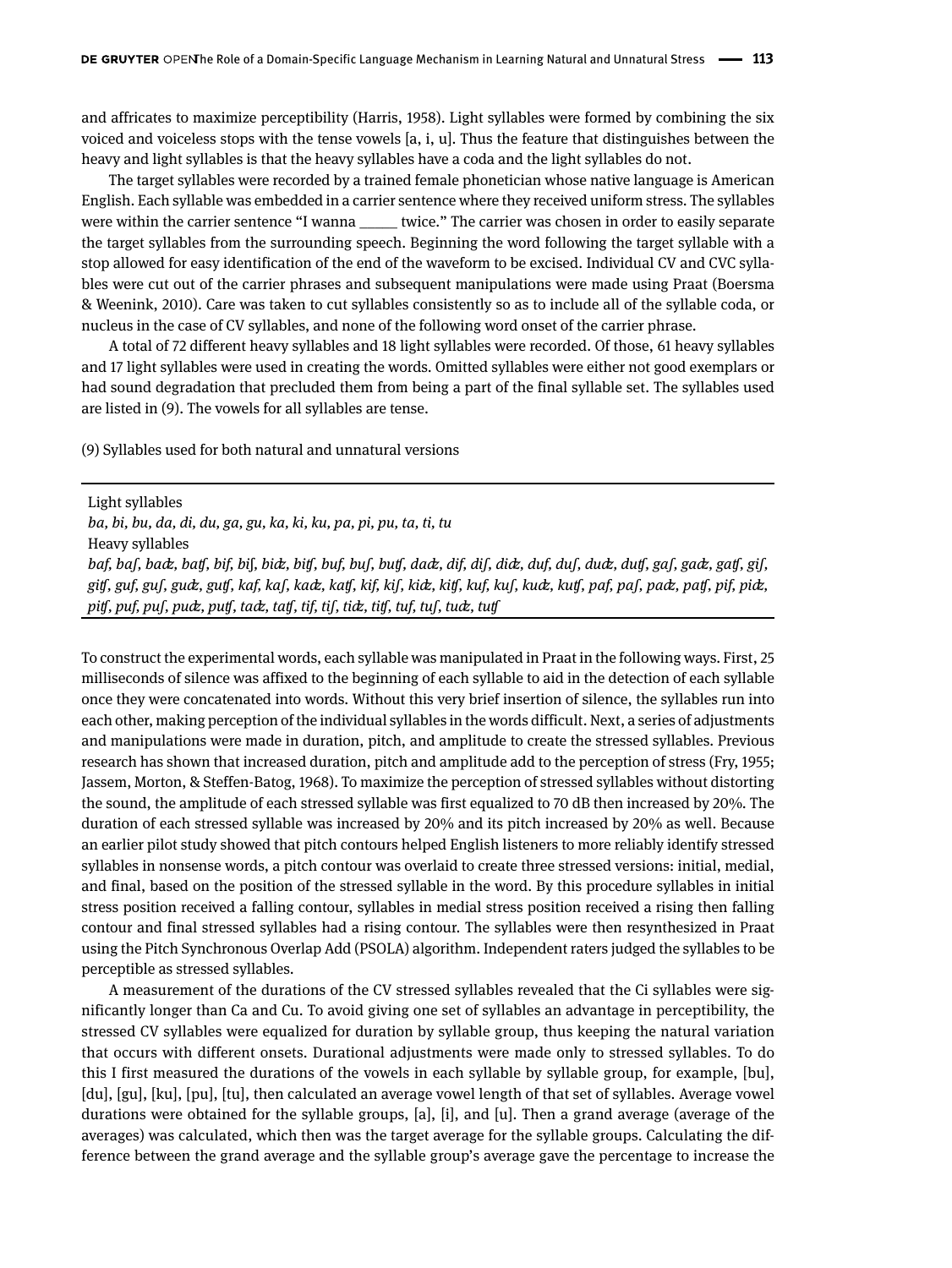[a] syllables and decrease the [i] syllables. Thus [a] syllables were increased by 3.6% and [i] syllables were decreased by 3.5%. No adjustments were needed to [u] syllables as their durations were less than 5 ms. different from the grand average, which is well below the just noticeable difference of 25 ms. for perception of vowel length differences (Klatt, 1976).

Unstressed syllables were produced by reducing the intensity of the original recorded syllables by 6 dB. These adjustments maximized the perceptual difference between stressed and unstressed syllables. Table 2 summarizes the average measurements for unstressed and their stressed versions after manipulations were made.

| <b>Syllable Type</b>    | <b>Syllable Structure N</b> |     | Duration msec (SD) Intensity dB (SD) |             | <b>Pitch</b><br>Hz(SD) | Energy -<br>Pa <sup>2</sup> sec (SD) |
|-------------------------|-----------------------------|-----|--------------------------------------|-------------|------------------------|--------------------------------------|
| Unstressed              | CV                          | 17  | 357 (40)                             | 69.70 (.05) | 187.98 (17.59)         | .0013(.0002)                         |
|                         | <b>CVC</b>                  | 61  | 434 (46)                             | 69.54(0.31) | 204.07 (28.51)         | .0016(.0001)                         |
| Average Unstressed      |                             | 78  | 417 (55)                             | 69.57 (.28) | 200.56 (27.25)         | $.0015$ $(.0002)$                    |
| Stressed                | CV                          | 51  | 417 (42)                             | 75.91 (.23) | 213.81 (18.51)         | $.0065$ $(.0008)$                    |
|                         | <b>CVC</b>                  | 183 | 491 (55)                             | 75.88 (.21) | 239.58 (34.10)         | $.0073$ $(.0009)$                    |
| <b>Average Stressed</b> |                             | 234 | 475 (60)                             | 75.89 (.21) | 233.96 (33.10)         | $.0074$ $(.0010)$                    |

**Table 2** Average measurements of syllables

Measurements of the syllables showed that the stressed syllables averaged 475 msec in length and the unstressed ones, 417 msec. This difference was significant by an independent samples t-test, *t*(310) = -7.43, p < .001. The other measures, not assuming equal variances, also showed a significant difference between unstressed and stressed syllables: Intensity, with means averaging 70 and 76 dB respectively for unstressed and stressed syllables, (*t*(182.982) = -109.175, p < .001; pitch (unstressed 204 hertz, stressed 234 hertz), *t*(158.687) = -8.864, p < .001; perceptual energy (unstressed .0015 Pa2 sec, stressed .0074 Pa2 sec), *t*(286.789) = 86.509, p < .001). Perceptual energy is a correlate of stressed syllables (Gordon, 2002) and is a factor of syllable duration and intensity. The definition is:  $\int x^2(t)$  dt where x(t) is the amplitude of the sound at time t and d is duration. So overall, the stressed CV and CVC syllables' greater duration (Fry, 1958) and energy should add to their prominence in relationship to the unstressed syllables (Gordon, 1999, 2002). Specifically, in a three-syllable word with one stressed and two unstressed syllables, the stressed syllable, CV or CVC, was more prominent than the unstressed ones.

#### **3.2.2 Creating the words**

The manipulated heavy and light syllables were concatenated to form three-syllable nonsense words, 28 familiarization words and 66 novel words. The full complement of syllables was distributed over all the words so heavy syllables were used an average of 2-3 times, and light syllables an average of 7 times each.

A combination of heavy (H) and light (L) syllables created word types of different syllable patterns: HHH, HHL, HLL, HLH, LLL, LHL, LHH, and LLH. Given the overall stress rule for both languages, these eight syllable patterns would produce initial stress on words of five different syllable patterns or 62.5% of the words, medial stress on words of two of the patterns or 25%, and final stress on just one syllable pattern, 12.5%. However, in order to give the learners sufficient exposure to correct words with non-initial stress, this distribution was changed so that 50% had first syllable stress, 25% had second syllable stress and 25% had third syllable stress. This distribution of the word types means that 50% of the training tokens were consistent with the default "stress left" pattern, while the other 50% required reference to syllable weight. These percentages were achieved by adjusting the number of tokens (words) of each syllable shape. Table 3 gives the distribution of training and testing words by stressed position and syllable shape.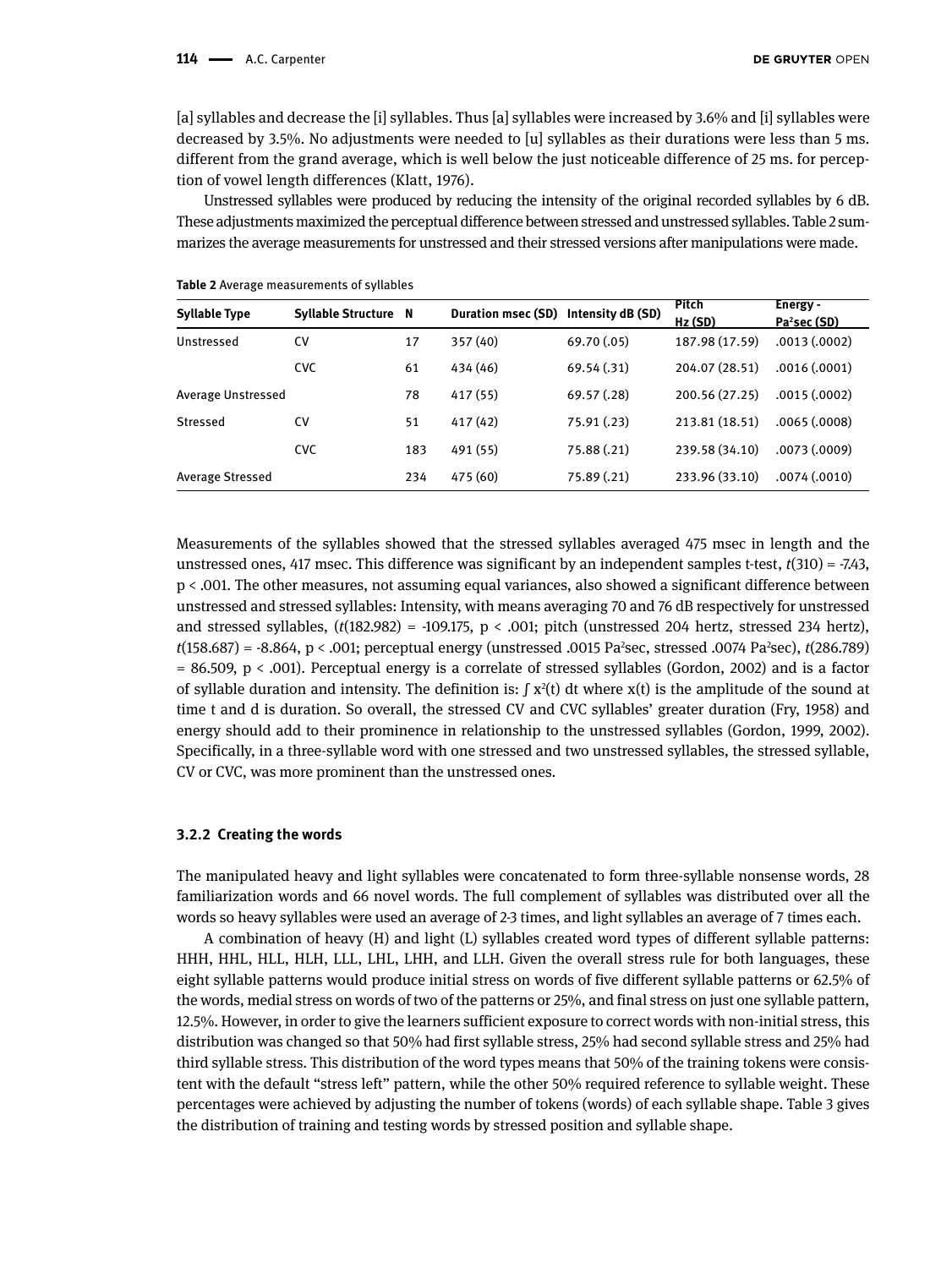|                      | <b>Natural - Stress Heavy</b> |                                              |             |      | <b>Unnatural - Stress Light</b>                         |             |  |  |
|----------------------|-------------------------------|----------------------------------------------|-------------|------|---------------------------------------------------------|-------------|--|--|
| <b>Stress Type</b>   |                               | Word Shape #Tokens Training # Tokens Testing |             |      | <b>Word Shape # Tokens Training</b><br># Tokens Testing |             |  |  |
| Initial              | 'HHH                          | $\overline{2}$                               | 4           | 'LLL | $\overline{2}$                                          | 4           |  |  |
|                      | 'LLL                          | 3                                            | 5           | 'ннн | 3                                                       | 4           |  |  |
|                      | 'HLL                          | 3                                            | 4           | 'LHH | 3                                                       | 4           |  |  |
|                      | 'HLH                          | 3                                            | 4           | 'LHL | 3                                                       | 5           |  |  |
|                      | 'HHL                          | 3                                            | 5           | 'LLH | 3                                                       | 5           |  |  |
| <b>Total Initial</b> |                               | 14<br>(50%)                                  | 22<br>(33%) |      | 14<br>(50%)                                             | 22<br>(33%) |  |  |
| Medial               | L'HH                          | 4                                            | 10          | H'LL | 4                                                       | 11          |  |  |
|                      | L'HL                          | 3                                            | 12          | H'LH | 3                                                       | 11          |  |  |
| <b>Total Medial</b>  |                               | 7<br>(25%)                                   | 22<br>(33%) |      | 7<br>(25%)                                              | 22<br>(33%) |  |  |
| Final                | LL'H                          | $\overline{7}$<br>(25%)                      | 22<br>(33%) | HH'L | $\overline{7}$<br>(25%)                                 | 22<br>(33%) |  |  |
| <b>Total words</b>   |                               | 28                                           | 66          |      | 28                                                      | 66          |  |  |

**Table 3** Distribution of word shapes and stress patterns

All the words were rated as intelligible by native French and English speakers.

#### **3.3 Methods and Procedure**

#### **3.3.1 French 'stress deafness'**

To fully understand the methods and procedures, I will first discuss French stress 'deafness' as it affected the experimental design.

A significant issue that arises in teaching French speakers a stress rule is the fact that French speakers have difficulty recalling stress positions. This phenomenon, sometimes referred to as 'stress deafness', has been a relatively robust finding in the perception literature (Dupoux et al., 1997, Peperkamp et al., 1999, Peperkamp and Dupoux, 2002). However, 'stress deafness' can be overcome, at least temporarily, by a gradual training process that improves learners' ability to reliably pick out the stressed syllable in a multisyllabic word (Carpenter, 2015) The training process exploits a stress cue that French speakers already associate with prominence, that is, duration (DeLattre, 1966; O'Shaughnessy, 1984).

Three sets of three-syllable stimulus words were created with the stressed syllable in each word having exaggerated duration in addition to the pitch and intensity manipulations described in section 3.2.1. Words were made up of a combinatioin of CV and CVC syllables, such as *bigafda* [bi.gaf.da] and *tuʃbadif* [tuʃ. ba.dif]. The first set of words increased the stressed syllable to 180% of the originally recorded length; the second set of words had stressed syllables of 150% duration and the final set had stressed syllables of 120% duration. Pilot testing had previously shown that French speakers could accurately identify stressed syllables at the 180% duration. So starting from that increased length, the training to improve perception presented the words with the longest durations first, then participants were stepped down to the 150% durations and finally they were presented with words where the stressed syllables were of 120% duration. Since the stressed syllables in the main experiment also had durations of 120% of the original syllables, the training was designed to get French speakers to perceive those syllables as being stressed.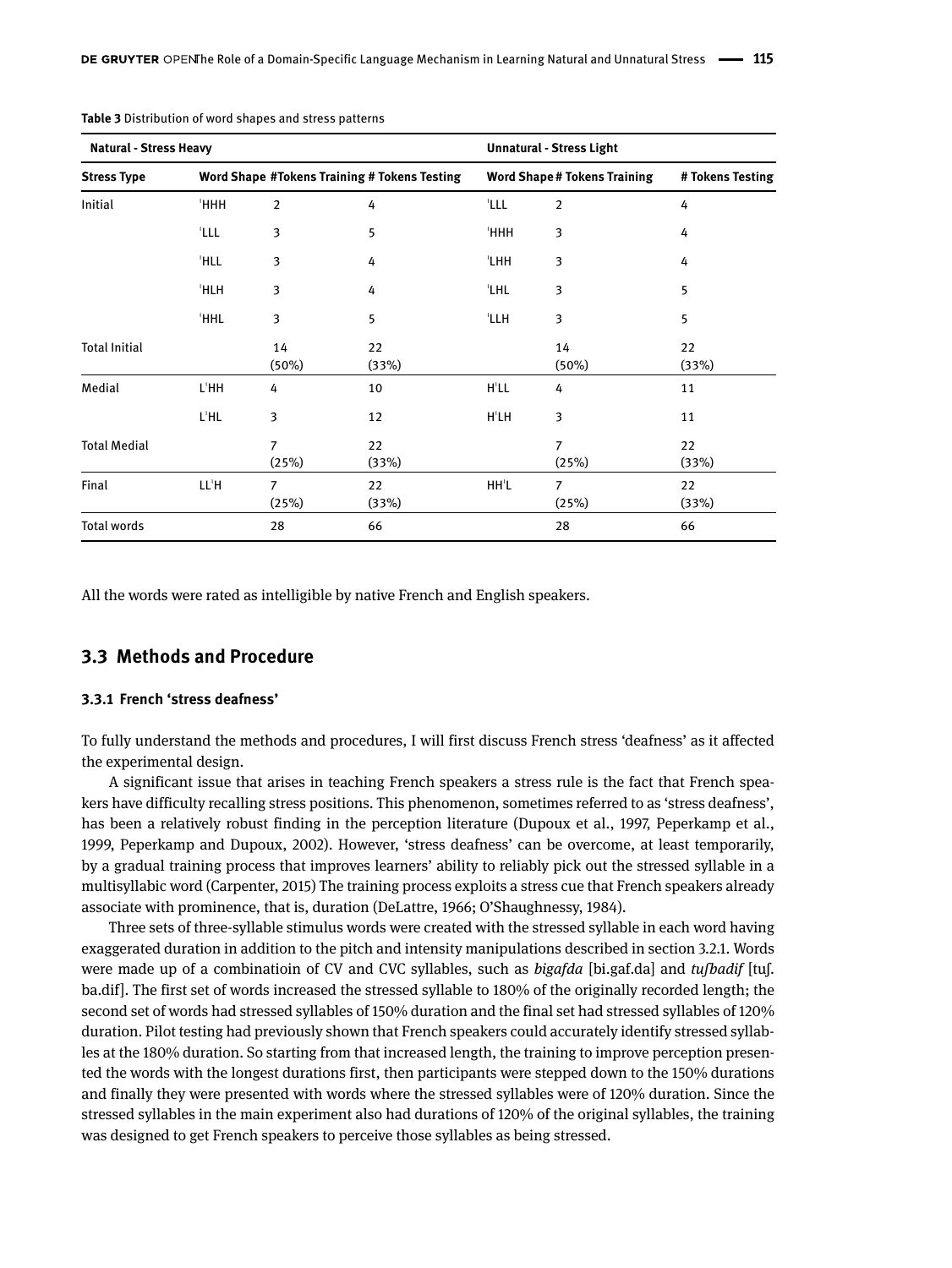#### **3.3.2 Method**

There were three parts to the experiment: an initial pre-training identification task to ensure that participants could accurately identify stressed syllables in multisyllabic words; a training task to familiarize participants with the target stress pattern, either Stress Heavy or Stress Light; and a test with novel words similar to the familiarization words. Participants were first given background information on what a stressed syllable is. Specifically they were told by the researcher that stress can be described as the part of the word that sounds more prominent than the other parts. Research in second language acquisition has shown that explicit instruction can facilitate learning, which was the intention (de Graaff, 1997). Then the researcher informed them that they were going to learn words in an unfamiliar language, which would be followed by tests to see how well they had learned that language. Exact instructions are included in Appendix A. They were then randomly assigned to either the Stress Heavy language or the Stress Light language group. Each participant sat at a computer station, donned Bose Quiet Comfort ® 15 Acoustic Noise Cancelling ® headphones and was told to follow the instructions on the computer screen to proceed through the experiment. All instructions were built into the program, SuperLab Pro 4.5, which also recorded subjects' responses.

#### **3.3.3 Pre-training task**

Participants were first presented with a pre-training task. French participants were given the stress 'deafness' identification task described above in section 3.3.1. In this task they had to press a key labeled 1, 2, or 3 to identify if stress occurred on the first, second, or third syllable of each nonsense word. English participants performed an AXB task in which they heard groups of three nonsense words where the stressed syllable in word X matched either the stress in word A or word B. Subjects had to indicate whether the first two words had the same stressed syllable or if the matching stress was demonstrated by the second pair. During the first 10 trials, the word triads were the same segmentally, only differing in stress location, such as, ˈ*dapiki –* ˈ*dapiki – dapi*ˈ*ki*. In the remaining 20 trials the groups of words presented in the AXB format were all different segmentally so subjects had to choose the matching pair solely on the basis of the stressed syllable, such as *gu*ˈ*pagadu – kæ*ˈ*sugaza – puzibi*ˈ*tæ*. They pressed either 1 or 2 to indicate whether the first two words or the second two words had stress on the same syllable. All participants, French and English, had to get at least 67% correct on their respective tasks in order to be included in the main experiment.

#### **3.3.4 Training task**

In the main experiment participants heard groups of four familiarization words, randomly repeated four times each, and then were tested on how well they could identify the correctly stressed words that they had just heard. Each audio familiarization word was accompanied by a photographic image of real life items such as a bicycle, a mask, a tire, etc. from Big Box of Art 350,000 (Hemera Technologies, 2001). The same word-picture pairing was used for all participants within the target language group. There was no connection between the word and the accompanying picture, that is, words for the items did not sound like the nonsense words being used to represent those items. Participants were given the impression that they were learning the lexical names of these objects in a different language. The words were presented aurally, not in written form, that is, they were not spelled out on the screen. The sound lasted for the length of time it took to say each word and the picture stayed on the screen for 1500 msec.

After being exposed to a group of four words, the participants were tested on those words in a twoalternative forced choice task. In a two-alternative forced choice (2AFC) task participants are presented with two versions of a stimulus, in this case, stress on different syllables of the same word, and must choose which version is correct. For example, participants in the Stress Heavy group heard a correct and an incorrect version of a nonsense word, such as *pibiˈtadʒ* [pi.bi.ˈtadʒ] and *pi*ˈ*bitadʒ* [pi.ˈbi.tadʒ] and then had to choose which version was correct. The correct and incorrect versions were counterbalanced throughout the experiment.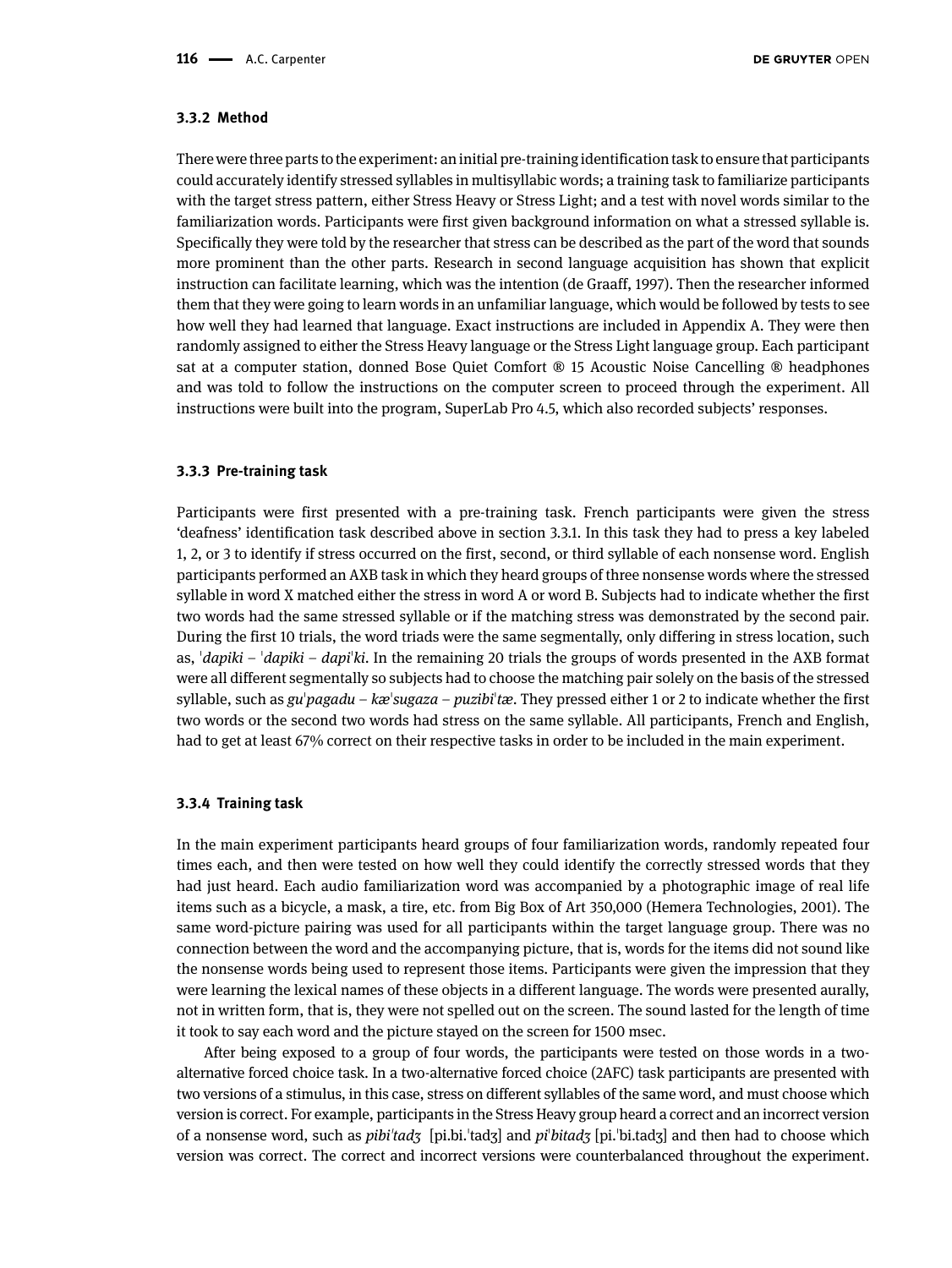Participants pressed 1 if the first word was correct or 2 if the second word was correct. The numerals "1" and "2" were superimposed over the "z" and "/" keys to allow maximum distance between the choices, thus decreasing the chance of participants hitting the wrong key accidentally. The experiment did not move forward until the participant had made a choice. After making a choice, participants received feedback in the form the following statement, "The correct response is:" printed on the computer monitor while they heard the correct version of the word. Feedback did not include the photographic image and lasted for at least 750 msec or until the audio word was finished playing. After learning 16 familiarization words and again after learning the remaining 12 familiarization words, participants were presented with novel words, again as a 2AFC task, and they had to choose the correctly stressed novel word. There was 1000 msec. between the audio presentation of the first and second choices. After presenting the second choice the experiment did not move forward until the participant pressed a key to continue. They received no feedback with the novel words and these words had no accompanying picture. The purpose of having two sets of novel words was to see how well participants had begun to internalize the stress pattern part way through the training as compared to after the complete training. It was anticipated that they would perform better on the second set than on the first.

Table 4 details the step-by-step procedure of the experiment, with an explanation of the steps following.

| a. | Pre-training                                                                 | Participants perform AXB task (English) or identification task (French) and reach<br>criterion (67% correct answers).         |
|----|------------------------------------------------------------------------------|-------------------------------------------------------------------------------------------------------------------------------|
|    | <b>Main Experiment</b>                                                       |                                                                                                                               |
| b. | <b>Familiarization Block 1</b><br>Words 1-4                                  | Participants listen to 4 familiarization words randomly repeated 4 times each,<br>with an accompanying photographic image.    |
| c. | <b>Testing Block 1</b><br>Words 1-4                                          | Participants given 2AFC test on the 4 words they just heard. They receive feed-<br>back.                                      |
| d. | <b>Familiarization Block 2</b><br>Words 5-8                                  | Subjects hear 4 new familiarization words randomly repeated 4 times each,<br>with an accompanying photographic image.         |
| e. | <b>Testing Block 2</b><br>Words 5-8                                          | Participants given 2AFC test on the 4 words they just heard. They receive feed-<br>back.                                      |
| f. | Review<br>Words 1-8                                                          | Participants listen to the first 8 words with their accompanying photograph,<br>repeated randomly twice.                      |
| g. | <b>Testing Block 3</b><br>Words 1-8                                          | Participants are tested on the first 8 words. They receive feedback as to the<br>correct answers.                             |
| h. | Familiarization / Testing Blocks 4 and 5<br>Words 9-12 and 13-16             | Same as blocks 1 and 2 above. Each training block presents new words.                                                         |
| i. | Review<br><b>Words 9-16</b>                                                  | Participants listen to the second 8 words with their accompanying photograph,<br>repeated randomly twice.                     |
| j. | Testing<br><b>Words 9-16</b>                                                 | Participants are tested on the second 8 words. They receive feedback as to the<br>correct answers.                            |
| j. | Review<br><b>Words 1-16</b>                                                  | Participants listen to the first 16 words with their accompanying photograph,<br>repeated randomly twice.                     |
| k. | Testing<br><b>Words 1-16</b>                                                 | Participants are tested on the first 16 words. They receive feedback.                                                         |
| ι. | Novel Test 1                                                                 | Participants presented with 18 novel words consistent with the patterns they<br>have been learning. They receive no feedback. |
| m. | Familiarization / Testing Blocks 7, 8,<br>and 9<br>Words 17-20, 21-24, 25-28 | Same as Blocks 1 and 2 above. Each training block presents new words.                                                         |
| n. | <b>Review 17-28</b>                                                          | Participants listen to the last 12 words with their accompanying photograph,<br>repeated randomly twice.                      |
|    | Testing<br><b>Words 17-28</b>                                                | Participants are tested on the last 12 words. They receive feedback as to the<br>correct answers.                             |
| 0. | Review 1-28                                                                  | Participants listen to all 28 words with their accompanying photograph, repea-<br>ted randomly twice.                         |
| p. | Testing<br><b>Words 1-28</b>                                                 | Participants tested on all 28 words learned, with feedback.                                                                   |
| ₫. | <b>Novel Test 2</b>                                                          | Participants tested on 48 novel words, no feedback.                                                                           |

**Table 4** Familiarization and Testing Method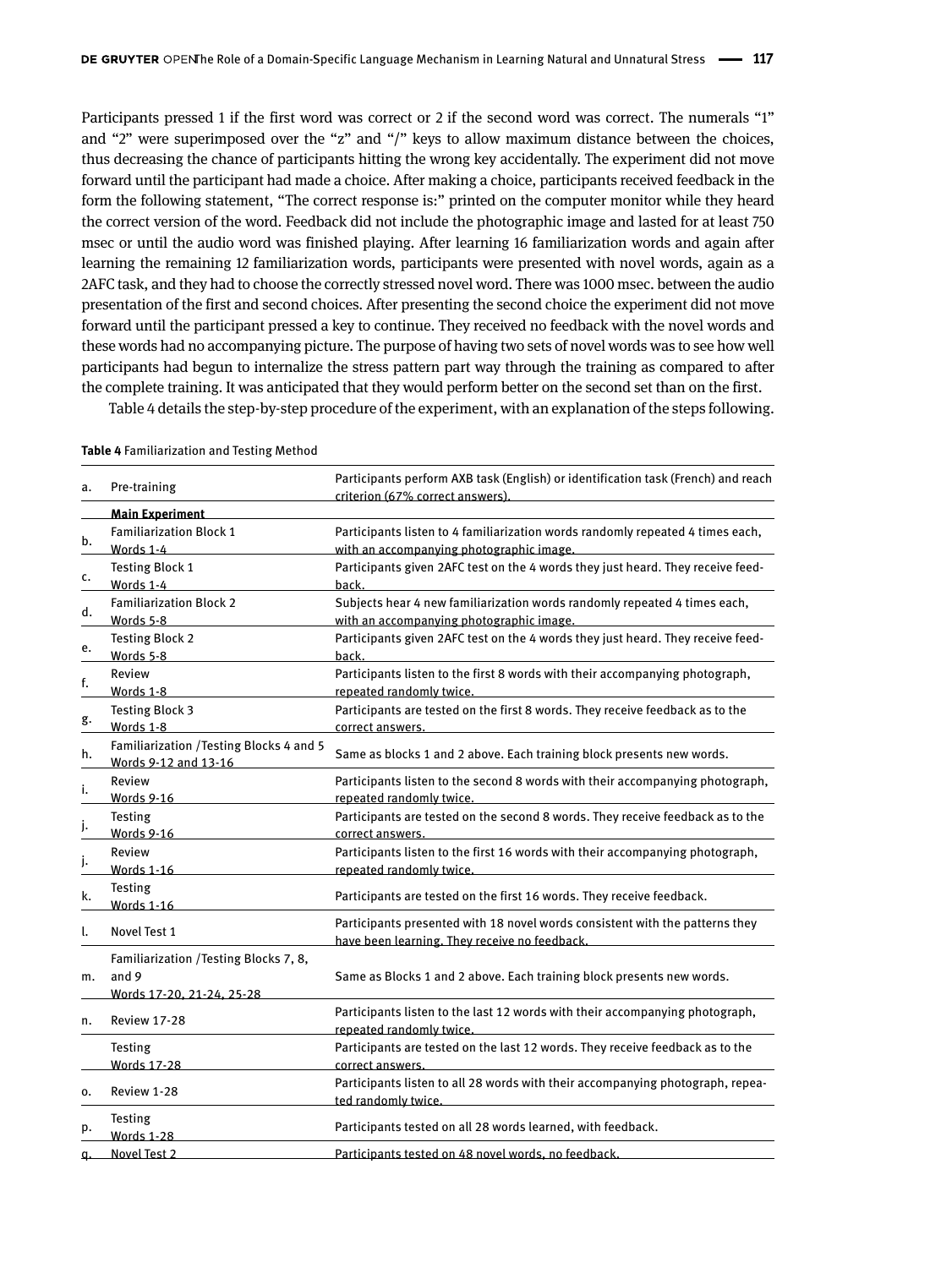To compile the data, correct and incorrect answers were converted to the numerical values of 1 and 0 respectively. The data was input into SPSS v. 21.0 for analysis of subjects' performance on the novel words.

### **4 Results**

Responses were analyzed in SPSS using a binomial logistic regression model where the dependent variable was the probability of choosing the correctly stressed word given a binary choice. The independent variables were the target language, Stress Heavy or Stress Light, and the native language, English or French. Target languages were coded with 0 for Stress Light and 1 for Stress Heavy. Native language was also binary with French coded 0 and English coded 1. In interpreting the results tables, note that the reference categories are the variables coded as 1, that is, Stress Heavy for target Language and English for native language. This means that negative betas indicate that performance on the variable coded as 0 is significantly worse than the reference variable. First there will be a description of the combined results of all participants followed by details of the English and French results.

### **4.1 All participants**

All scores for the familiarization and novel words are provided in Table 5.

**Table 5.** Scores for familiarization and novel words for Stress Heavy and Stress Light

| <b>Words</b>    | <b>Target Language</b> | <b>English</b><br>% Correct (SD) | <b>French</b><br>% Correct (SD) | Total<br>% Correct (SD) |
|-----------------|------------------------|----------------------------------|---------------------------------|-------------------------|
| Familiarization | <b>Stress Heavy</b>    | 82.86 (9.60)                     | 82.14 (9.49)                    | 82.50 (9.43)            |
|                 | <b>Stress Light</b>    | 84.29 (10.96)                    | 82.28 (12.47)                   | 83.28 (11.63)           |
| Novel 1         | <b>Stress Heavy</b>    | 60.56 (13.71)                    | 57.22 (15.65)                   | 58.89 (14.60)           |
|                 | <b>Stress Light</b>    | 62.22 (13.64)                    | 53.06 (14.97)                   | 57.64 (14.86)           |
| Novel 2         | <b>Stress Heavy</b>    | 62.19 (12.84)                    | 56.46 (17.01)                   | 59.27 (9.74)            |
|                 | <b>Stress Light</b>    | 55.83 (15.96)                    | 53.54 (13.00)                   | 54.37 (7.89)            |
| All novel words | <b>Stress Heavy</b>    | 61.74 (12.99)                    | 56.67 (16.53)                   | 59.20 (15.03)           |
|                 | <b>Stress Light</b>    | 57.58 (15.52)                    | 53.41 (13.45)                   | 55.49 (14.62)           |



**Figure 1** Percent scores of English and French performance on the Stress Heavy and Stress Light languages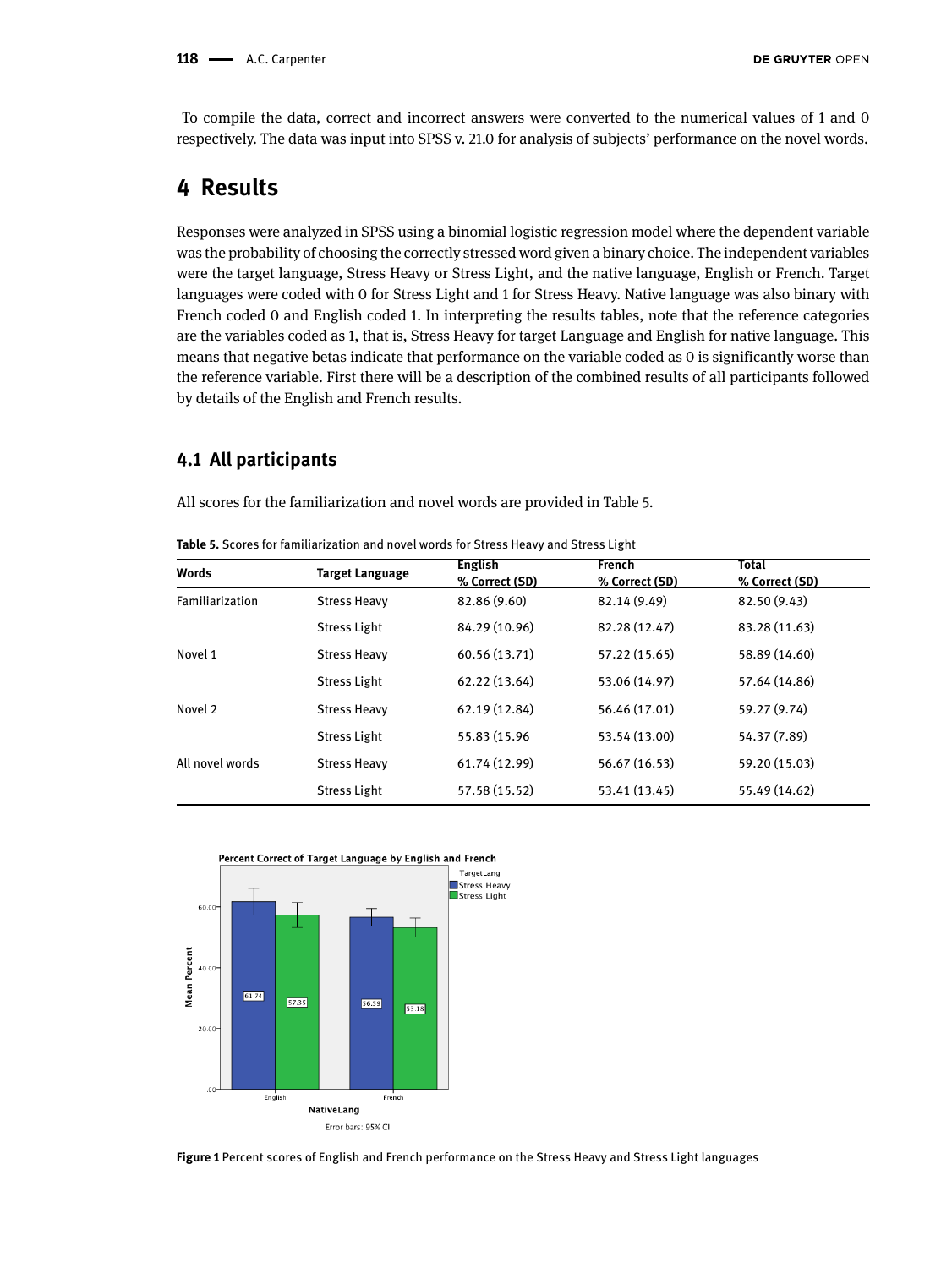French and English participants performed equally well on the familiarization words with an average of 83% correct for both target languages. A binomial logistic regression analysis shows no significant difference between the probability of choosing the correct stress by target language, ( $\beta$  = 1.002E-013, SE = .0817, p = 1.00, or by native language,  $β = .013$ ,  $SE = .0816$ ,  $p = .870$ ). The results indicate that there was no difference in accuracy between the English and French in learning the familiarization words of the Stress Heavy and Stress Light languages.

#### **4.1.1 All participants – accuracy on the novel words**

Accurate responses on the novel words is an indication of how well participants have learned the underlying stress pattern, as opposed to perhaps memorizing the familiarization words. The first set of novel words, consisting of 18 words, was presented after participants were exposed to 16 familiarization words and the second set, 48 words, was presented after participants had learned all 28 familiarization words.

A binomial logistic regression analysis was done on the novel words, with probability of choosing the correct stress as the dependent variable, and target language (Stress Light = 0 and Stress Heavy = 1) and novel order (first set of novel words = 1 and second set of novel words = 2) as factors.

| Variable               | ß       | <b>Std. Error</b> | <b>Wald Chi-Square</b> | df | p    |  |
|------------------------|---------|-------------------|------------------------|----|------|--|
|                        |         |                   |                        |    |      |  |
| (Intercept)            | .377    | .047              | 65.966                 | 1  | .000 |  |
| <b>Target Language</b> | $-189$  | .065              | 8.410                  | 1  | .004 |  |
| Novel Order            | $-.018$ | .089              | .041                   | 1  | .840 |  |
| Target * Novel Order   | .138    | .125              | 1.212                  | 1  | .271 |  |

**Table 6** Logistic Regression comparing accuracy based on novel word order

There was no significant difference between the scores on the two sets of novel words as a whole, *p* = .840, as can be seen in Table 6, thus the scores for both sets have been combined in the analyses to follow.

In the binomial logistic regression analysis of all the novel words, the dependent variable was the probability of choosing the correct word and fixed factors were Target Language (Stress Heavy or Stress Light) and Native Language (English or French). Target Languages was coded with 0 for Stress Light and 1 for Stress Heavy. Native Language was also binary with French coded 0 and English coded 1. The reference categories are Stress High for target language and English for native language.

|  |  |  |  |  | Table 7 Logistic Regression of novel words - all participants |
|--|--|--|--|--|---------------------------------------------------------------|
|--|--|--|--|--|---------------------------------------------------------------|

| Variable        | ß       | <b>Std. Error</b> | <b>Wald Chi-Square</b> | df | р    |  |
|-----------------|---------|-------------------|------------------------|----|------|--|
|                 |         |                   |                        |    |      |  |
| (Intercept)     | .479    | .057              | 71.429                 |    | .000 |  |
| Target Language | $-183$  | .078              | 5.286                  |    | .022 |  |
| Native Language | $-.213$ | .079              | 7.242                  |    | .007 |  |
| Target * Native | .045    | .112              | .162                   |    | .688 |  |

The negative betas for Target Language (-.138) and Native Language (-.213) indicate that the Stress Light group and French participants (both coded 0) received worse scores than the Stress Heavy group and English participants. For all participants, Stress Heavy scored significantly higher than Stress Light (p < .05), and the English participants were significantly better than French ( $p < .05$ ). There were no significant interactions.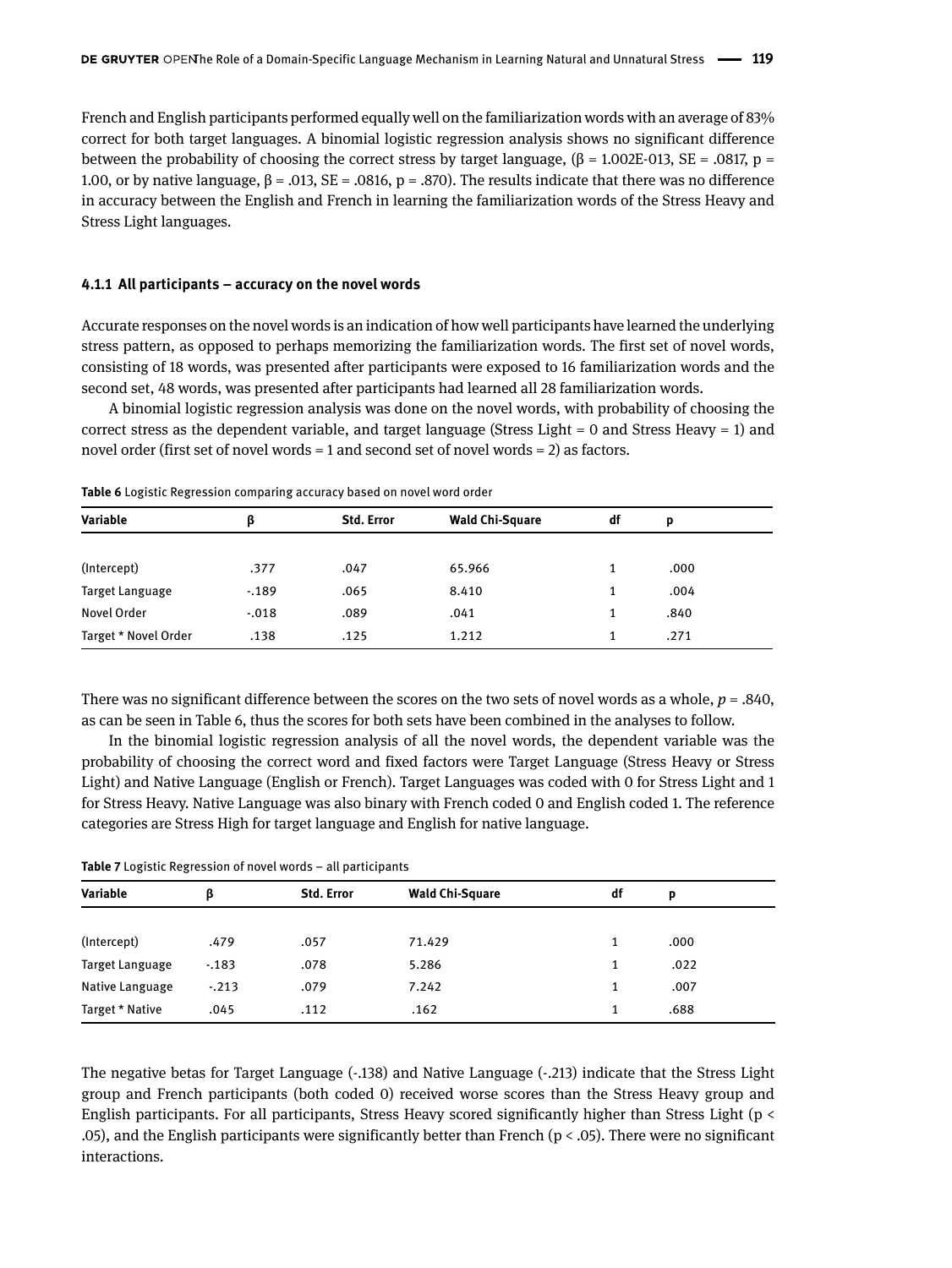The overall results suggest that the pattern of the Stress Heavy version was better learned than that of the Stress Light. However, since there are separate predictions for English and French learners, the following sections provide details of how each native language group performed.

#### **4.2 English results**

For the binomial logistic regression analysis the dependent variable was the probability of choosing the correctly stressed word and the independent variable was the target language, Stress Heavy or Stress Light. The independent variable was binary with Stress Light coded 0 and Stress Heavy, 1. Table 8 reports the results of a one-tailed test. Pilot work had led me to believe that it was reasonable to make a one-tailed prediction<sup>2</sup>.

**Table 8** English results on novel words

| Variable        |          | SE    | <b>Wald Chi-Square</b> | df |         |
|-----------------|----------|-------|------------------------|----|---------|
| (Intercept)     | 0.479    | 0.057 | 71.429                 |    | .000    |
| Target Language | $-0.183$ | 0.079 | 5.286                  |    | $.011*$ |

\* one-tailed

The significant p-value of the Intercept ( $p < .001$ ) indicates that participants in the Stress Light group's score of 57% correct was significantly more accurate than chance, 50%. The Stress Heavy group's score of correct responses was even better at 62% correct. While the raw difference in percentage scores is small, Target Language has a p-value of .011 showing that the unnatural, Stress Light, group performed significantly worse than the natural, Stress High group.

#### **4.3 French results**

As with the English, we were particularly interested in how accurately French speakers could identify the correct stress on novel words. The Stress Heavy group got 57% correct and the Stress Light group got 53% correct. The Stress Light group learned their pattern better than chance as indicated by the p-value of the Intercept for the Stress Light group ( $p < .05$ ). The Stress Heavy group's score was even higher.

Table 9 reports the results of the analysis where Stress Light was coded 0 and Stress Heavy, 1. The Stress Heavy group's accuracy was higher than the Stress Light's and this difference was significant by a one-tailed test.

| Variable        | ß        | SE    | <b>Wald Chi-Square</b> | df | D       |  |
|-----------------|----------|-------|------------------------|----|---------|--|
|                 |          |       |                        |    |         |  |
| (Intercept)     | 0.265    | 0.055 | 22.802                 |    | .000    |  |
| Target Language | $-0.138$ | 0.078 | 3.097                  |    | $.039*$ |  |

**Table 9** French results on novel words

\* one-tailed

**2** Some statisticians do not agree that a one-tailed test is valid for this type of analysis. See http://www-01.ibm.com/support/ docview.wss?uid=swg21482771 from SPSS for an explanation of the validity of dividing the p-value by 2 in the case of a directional hypothesis.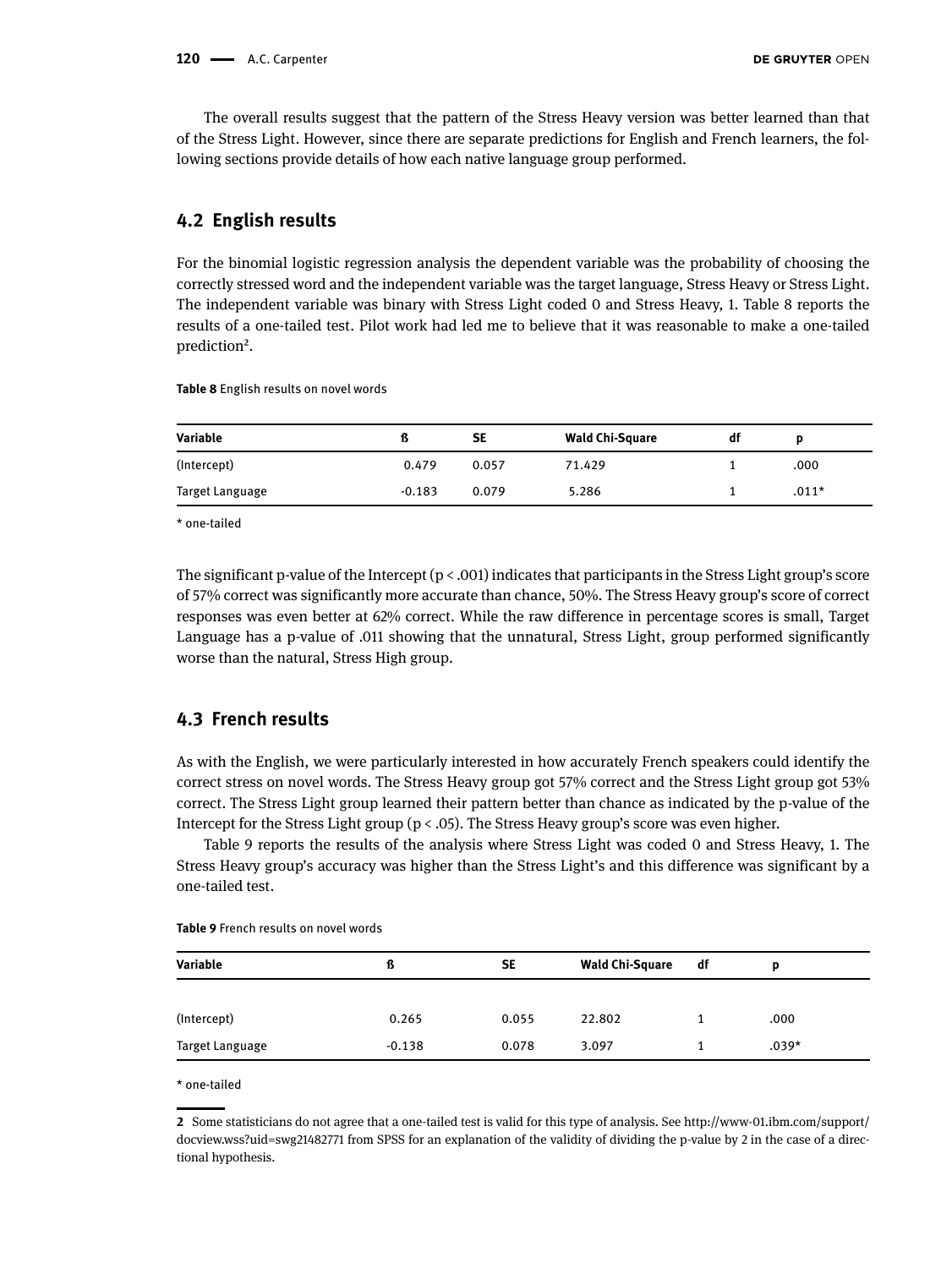It seemed worthwhile to take a closer look to see what, if any aspect of the study was learned better by French speakers. Specifically, in the familiarization process participants were exposed to twice as many stressed initial syllables than medial and final syllables. Since stress is fixed on the final syllable in French, it is possible that French speakers might have exhibited a preference for words in the experiment that have stress on the final syllable, thus treating the target languages as they would their native language. However, since the dominant stress pattern was on initial stress, it is possible that learners could have performed better on initial stress in the novel words (Pater, 1997). I wanted to probe whether French speakers preferred their native final stress pattern, or whether they showed some preference for the initial stress pattern. Table 10 provides accuracy rates on the novel words based on the position of the stressed syllable.

|                        |                     |               | French              | <b>English</b> |
|------------------------|---------------------|---------------|---------------------|----------------|
| <b>Stress Position</b> | <b>Stress Heavy</b> | Stress Light  | <b>Stress Heavy</b> | Stress Light   |
| Initial                | 48.64 (21.56)       | 48.64 (12.93) | 62.95 (13.42)       | 54.32 (17.68)  |
| Medial                 | 61.59 (14.09)       | 57.50 (11.31) | 66.36 (10.82)       | 56.14 (14.39)  |
| Final                  | 59.77 (8.93)        | 54.09 (14.93) | 55.91 (12.88)       | 62.27 (13.78)  |

**Table 10** Novel word percent correct (SD) by syllable position

French participants in both the Stress Heavy and Stress Light groups were most accurate on words with medial stress and least accurate with initial stress. A binomial logistic regression with Stress Position as a three-level factor shows that there is a significant difference in stress position as seen in Table 11.

**Table 11** Regression analysis by stressed position

| Variable               |         | <b>SE</b> | <b>Wald Chi-Square</b> | dt |          |
|------------------------|---------|-----------|------------------------|----|----------|
| (Intercept)            | .472    | .098      | 23.211                 |    | .000     |
| Target                 | $-.170$ | .138      | 1.527                  |    | .217     |
| <b>Stress Position</b> | $-.527$ | .137      | 14.836                 |    | $.000**$ |

\*\* indicates p < .001

A follow-up analysis shows that the significant difference is between initial and medial stress for both Stress Light (β = -.357, SE = .136, Wald Chi-Square = 6.921, p = .009); and Stress Heavy (β = -.527, SE = .137, Wald Chi-Square = 14.836, p <.001). There was no significant difference between medial and final stress.

Thus, increased exposure to initial stress in the familiarization words did not translate into greater accuracy with initial stress in the novel words. It is not surprising that French were accurate with final stress, as that is their native pattern. However, it is interesting to note that they were slightly more accurate on medial stress, indicating that some learning had occurred.

### **5 Discussion**

The purpose of this study was to test whether participants would better learn a natural stress rule, where stressed syllables are heavy, over an unnatural one where stressed syllables are light. Stressed syllables in both the Stress Heavy and Stress Light languages had greater duration, pitch, intensity and perceptual energy than unstressed syllables. The results were that the natural Stress Heavy rule was better learned than the unnatural Stress Light rule. The Stress Heavy rule had a linguistic advantage, in that it was typologically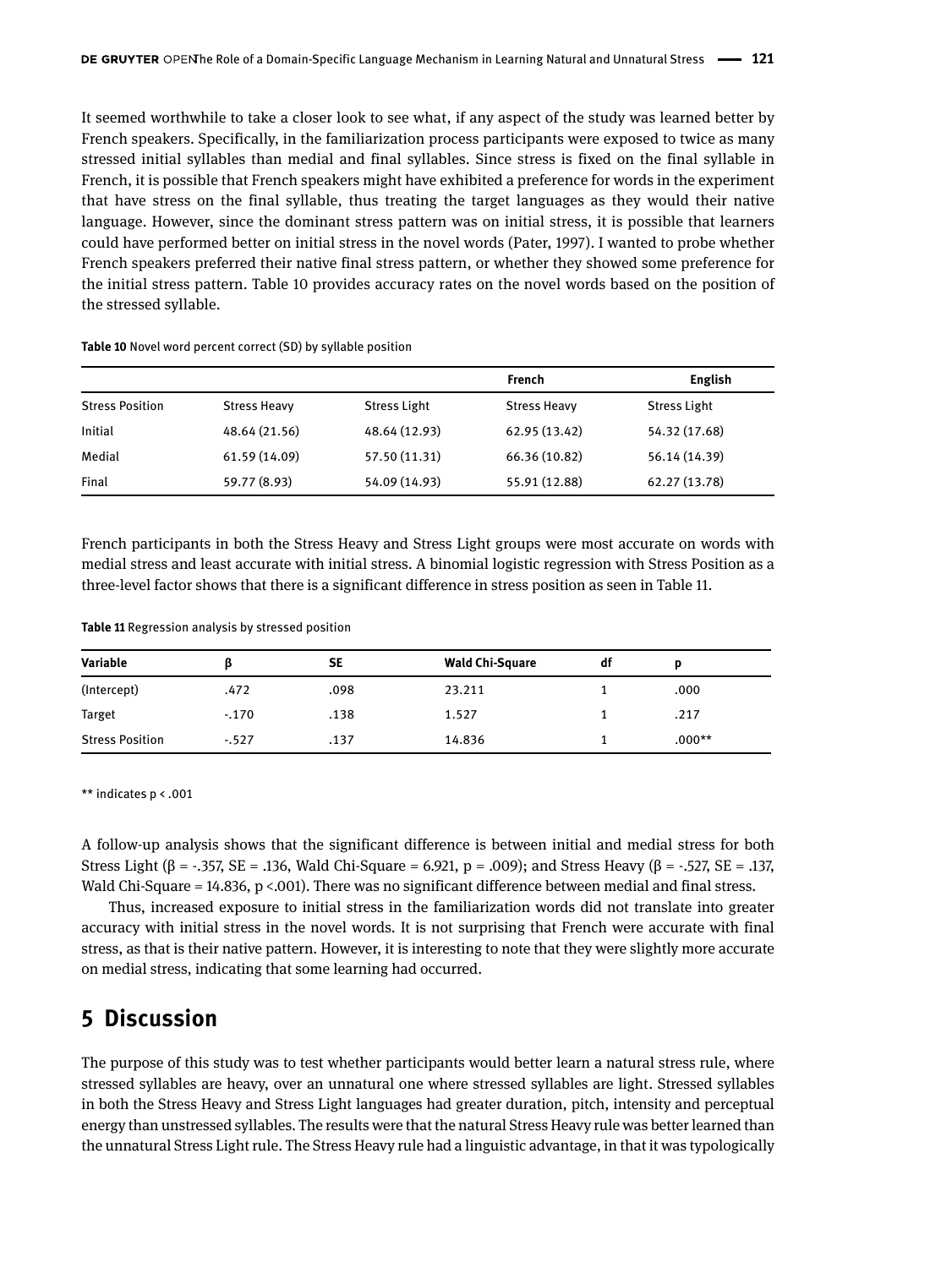and phonologically natural. Stress based on syllable weight occurs in many of the world's languages. But stress occurring on CV syllables while avoiding CVC syllables is not phonologically natural. Therefore the Stress Light group did not have a phonological advantage and thus did not learn that stress rule as well. The greater accuracy in choosing the correct syllable in the natural version suggests an emergent effect of the WSP. The WSP appears to exhibit some influence on acquisition of stress even if it is not exerting an influence in stress determination in the native language. That syllable weight influences stress assignment is solely a principle of language, not one of general cognition. Thus we can surmise that learners were able to tap into a purely linguistic principle to aid them in their acquisition.

It was interesting to note that in both the Stress Heavy and the Stress Light groups there was no significant difference between accuracy on the two sets of novel words. For the English-speaking participants in the Stress Light condition, the first set of novel words were more accurately identified than the second set of novel words, but this difference was not significant  $(\beta = .132, SE = .088, Wald's Chi-Square = 2.246, p = .134)$ . French speakers were consistent in accuracy for both sets of novel words, regardless of the target language. These results suggest that learners might have extracted the underlying stress pattern, about as much as they could, after learning the first 16 familiarization words and did not need the input from the additional words. However, the first set of 18 novel words did not provide enough power to produce the full effect of the differences between the Stress Heavy and Stress Light versions.

For the unnatural Stress Light language, based on the input where they hear stress on light syllables, both language groups might propose an Anti-WSP constraint to account for the stress pattern. Both French and English participants were less accurate with this stress rule. Since this is not a natural linguistic rule it is not surprising that the accuracy was reduced.

The experiment included English- and French-speaking participants to further probe whether the native stress pattern, variable vs. fixed, would have an effect on learning. English has a complex and variable stress pattern. While English speakers may be tacitly aware of stressed syllables being heavy, meaning that the WSP is active in English, they also hear and produce stress on light syllables in their native language due to the interaction of several constraints including the WSP, NONFINALITY, TROCHEE, ALIGN-LEFT and Align-Right among others (Pater 2000; Prince & Smolensky 1993/2004; Hammond 1999). Stress assignment in French is produced with fewer constraints than English since final syllable stress can largely be analyzed as a result of a high ranking of ALIGN-RIGHT over ALIGN-LEFT. It seems counterintuitive, but the variable stress pattern with its many constraints is more adaptable than the fixed stress pattern produced by just a few constraints. It remains an open question for further research into what facet or facets of variability provides an advantage to learning another variable stress system. One approach would be to see if this is a subset issue. While all languages contain the same universal set of constraints, it is possible that speakers of a language with a large set of *active* constraints that interact to produce a particular phonological pattern are better able to learn a language with a subset of the same active constraints, but the reverse does not hold. Clearly, more research needs to be done in this area.

English performance on the Stress Heavy language was not merely a transferring of the stress pattern of English to the Stress Heavy version because that rule is quite different from English stress rules. In fact, if English speakers learning the Stress Heavy rule were simply transferring their English knowledge to the new language, one would imagine that their accuracy scores would have been even higher<sup>3</sup>.

French speakers in both target language groups performed worse than English speakers. Several factors may have influenced that outcome. Although the stimulus words were nonsense words in both English and French, the original syllables were recorded by an American speaker, so a non-French accent may have put the French at a slight disadvantage. In addition, for French speakers to learn both the Stress Heavy and Stress Light languages they have to switch, theoretically speaking, the ranking of Align-Right >> Align-LEFT, which produces their native stress pattern, to ALIGN-LEFT >> ALIGN-RIGHT in order to identify the default pattern of initial stress in the target languages. Given their poor performance on initial stress, it appears that ALIGN-RIGHT has not been completely re-ranked and continues to affect French choice of

**<sup>3</sup>** Compare English participants' scores of 70% correct on the natural version of a similar task where stress was attracted to low vowels over high vowels, a rule that is not a part of the English stress system (A. Carpenter, 2010).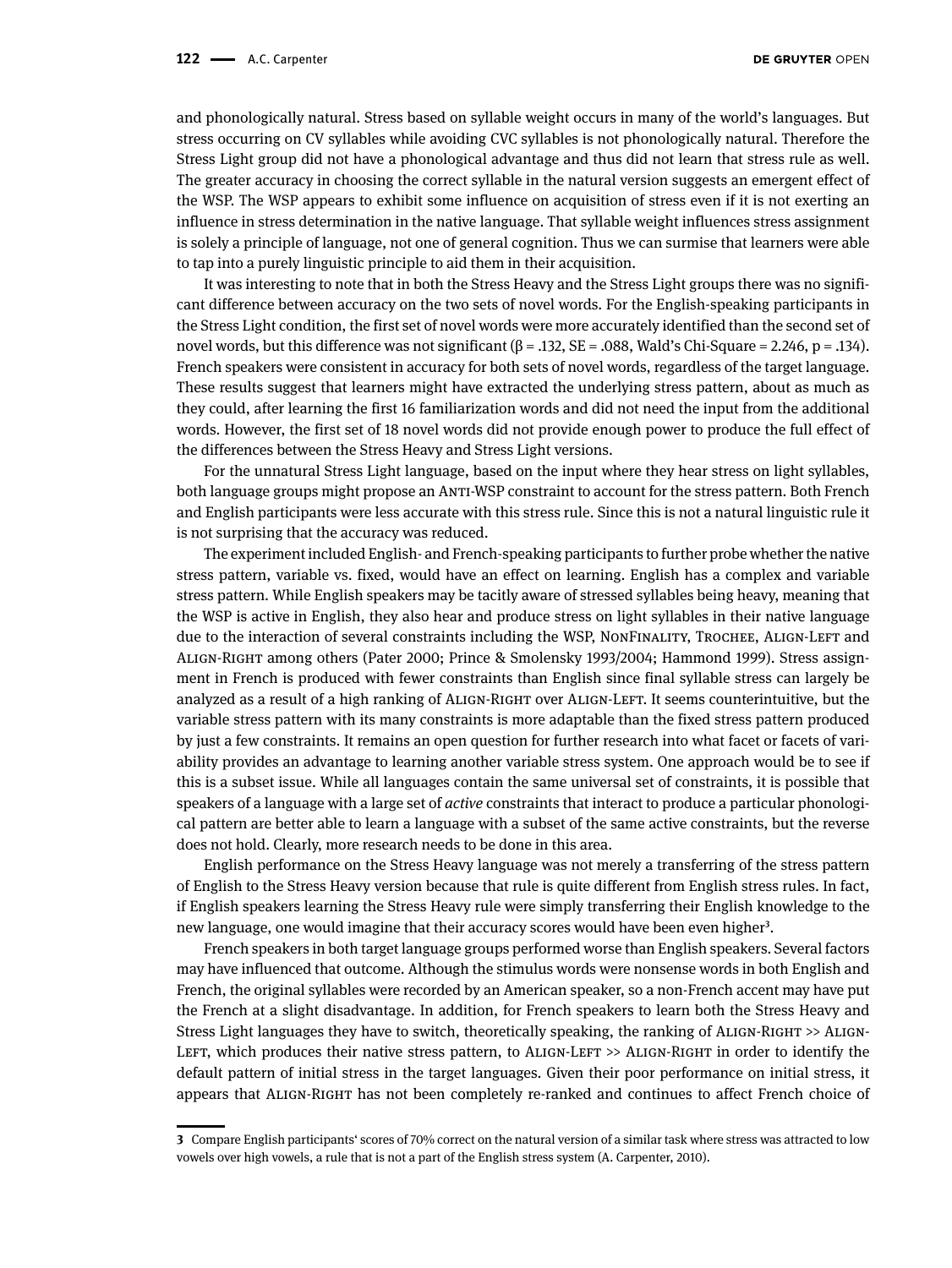correct stress. English also has Align-Right ranked over Align-Left, but they were more accurate with stress on the initial syllable. A factor that could have aided the English speakers is that English has an undominated trochaic constraint, TROCHEE that demands that feet be left-headed. While the Stress Heavy and Stress Light languages do not have a trochaic bias, English speakers exposed to initial stress on half of the familiarization words as well as stress on heavy syllables, which could be analyzed as being bimoraic trochees (Hayes, 1995; McCarthy, 1979), might have analyzed the words as being trochaic. Misanalysis of trochees would be most apparent in the English Stress Heavy group, thus contributing to their better performance on the novel words. The English Stress Light group also heard initial stress on half the words, but only a few stressed heavy syllables. French, in contrast, does not have a trochaic bias so speakers have no native language impetus to move stress to the left. They have to depend solely on the linguistic input to trigger a realignment of stress.

Another factor that needs to be taken into account with the French is the effect of stress 'deafness' on their overall results. While the pretraining helped to train their ears to accurately identify stressed syllables, it is reasonable to assume that they still carried an additional cognitive load in processing stress (Dupoux et al., 1997). For example, Dupoux et al. (1997) found that in an AX identification task, French speakers could accurately identify stress. However, Dupoux et al. argued that the decreased ability of French speakers to retain the stress information was due to their not encoding the information abstractly (Dupoux et al., 1997, p. 418). The decision as to what linguistic elements require a mental representation differs from language to language, (for example, Japanese does not distinguish between /l/ and /r/, but English does). Since stress is not contrastive in French, speakers do not have to create a mental representation of stress. Therefore, French participants must exert more cognitive effort to analyze the incoming stimuli that varies in stress placement. This added cognitive effort most likely affected their accuracy in the task.

#### **5.1 An additional English advantage?**

It is possible that English speakers have an additional advantage with respect to learning the Stress Heavy language. That would be the case if English already has more stressed heavy than stressed light syllables in multisyllabic words in the language as a whole. If this were the case then English participants would be more likely to perform better on the Stress Heavy task because their accuracy would be an effect of a frequency pattern already existing in English. To see if this were so, a corpus study was done to evaluate the frequencies of stressed CVC(C) and CV syllables in American English speech<sup>4</sup>. The question we asked was, what is the ratio of heavy (CVC) to light (CV) stressed syllables in normal discourse in American speech?

The corpus used was the Switchboard Transcription Project (STP). The STP is comprised of several hundred recorded telephone conversations that have been phonetically transcribed and is considered to be "representative of spontaneous discourse" (www1.icsi.berkeley.edu/Speech/stp/). It includes function words as well as content words. A subset of the corpus, about 45 minutes in length, has been phonetically transcribed for stress on each syllable. Syllables with full stress are marked with 1, those with what is termed "intermediate accent" is marked with 0.5 and syllables that are unstressed are marked with 0 (Greenberg, Carvey, & Hitchcock, 2002). The two transcribers were instructed to label stressed syllables "on the basis of its perceptually based stress accent" and not according to knowledge of its stress pattern as expressed in a dictionary (Greenberg, Chang, & Hitchcock, 2001). The interrater reliability was 95% for stressed syllables. The values used for the current analysis were the average of the two transcribers' scores for each syllable. The stress-marked portion of the data included 14,219 syllable tokens, 4,935 syllable types and about 5,910 word tokens. To compute the number of stressed heavy (closed) and light (open) syllables we used a script that extracted the number of heavy and light syllables. We defined closed and open syllables as those with and without codas, respectively. Given that we were working with connected speech some of the syllables potentially spanned word boundaries. Table 11 summarizes the findings. Stress levels of .25 and .75 represent averages between levels 0 and 0.5 and 0.5 and 1.0.

**<sup>4</sup>** Thanks to Srvanna Reddy for her assistance in running the corpus study.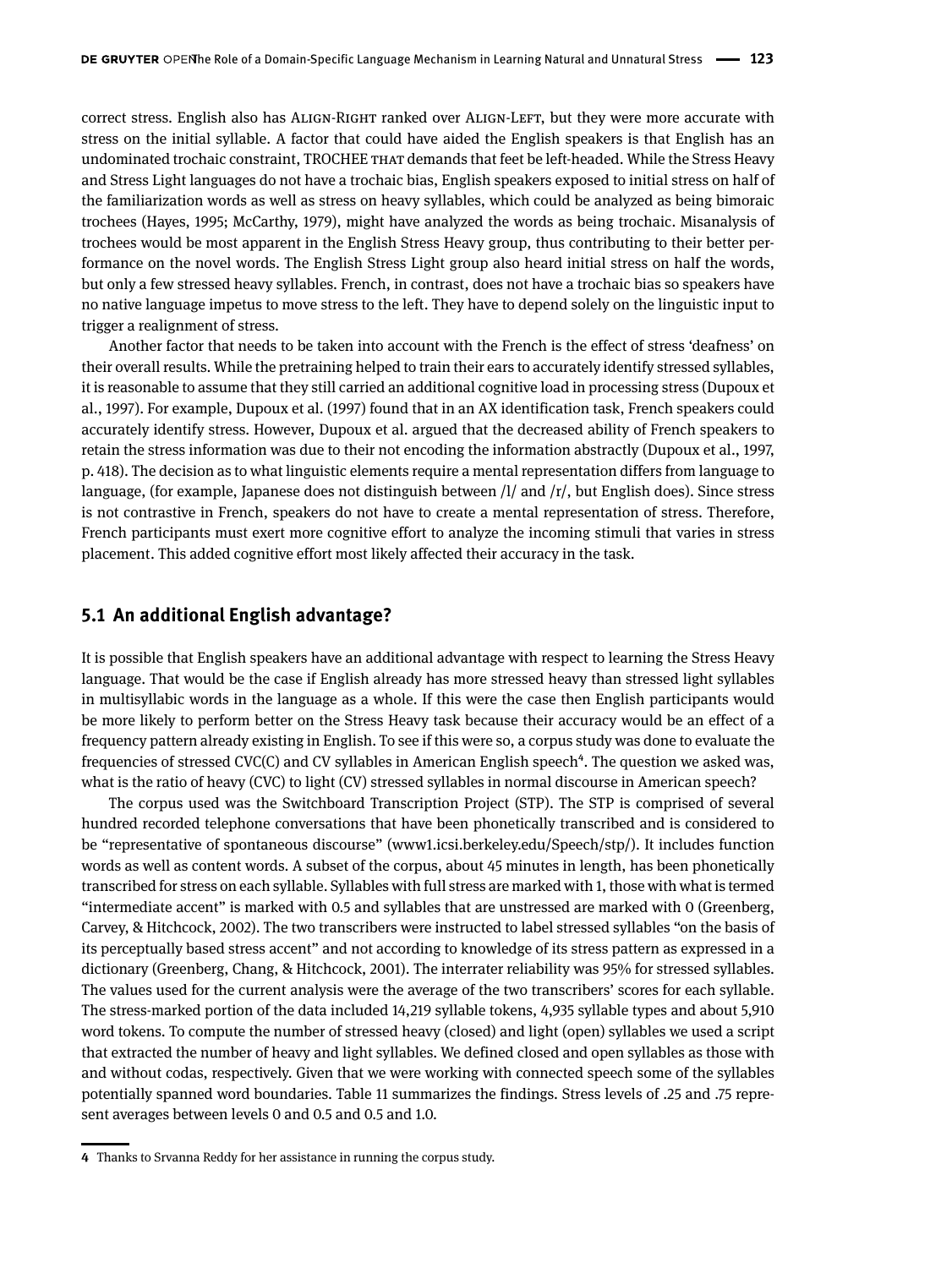| <b>Prosodic Stress Level</b> | <b>Heavy Syllables</b> | <b>Light Syllables</b> | Ratio of heavy to light syllables |
|------------------------------|------------------------|------------------------|-----------------------------------|
| $\mathbf 0$                  | 1903                   | 3445                   | 0.55                              |
| .25                          | 47                     | 88                     | 0.53                              |
| .5                           | 1085                   | 1206                   | 0.90                              |
| .75                          | 36                     | 35                     | 1.03                              |
| 1                            | 1661                   | 1669                   | 1.00                              |

**Table 11** Number of Heavy and Light syllables from the STP corpus

Of the syllables rated with some form of stress, that is, those marked as levels 0.5 and above, 2782 are closed and 2910 are open, leading to an overall ratio of .95. This means that English speakers hear almost equal numbers of stressed CVC and stressed CV syllables in ordinary discourse. Figure 1 demonstrates that heard stress (level 0.5 and above) is equally divided between heavy and light syllables.



**Figure 2.** Ratio of closed syllables to open syllable by stress level

In summary, the STP corpus study reveals that when syllables are stressed in English the stress is about equally distributed between heavy and light syllables. This finding suggests that English speakers are not necessarily predisposed to prefer stress on heavy syllables based on the frequency of stressed heavy syllables. Thus, based on their knowledge of stress in English, learners of the Stress Heavy language do not necessarily have an advantage over learners of the Stress Light version.

#### **5.2 General cognition vs. language-specific cognition**

General cognition is necessary for learning. General cognitive factors include attention, memory (Baddeley 1999, Ellis 2001) and the ability to learn complex rules in nonlinguistic domains, such as visual perception (Lewicki, Czyzewska, & Hoffman, 1987; Maye, Werker, & Gerken, 2002; Stadler, 1989). The current experiments were designed to separate out the results of a general cognitive learning mechanism from a domain-specific language learning mechanism. The general cognitive task was the learning of the familiarization or training words through memorization aided by token frequency. The fact that French and English participants learned the training words for both languages equally well demonstrates the working of that general learning mechanism. It is interesting that French speakers learned the familiarization words well. Their performance indicates that the training task designed to help them to overcome stress 'deafness', at least for the time period of the experiment, was successful. Similar results were reported in Carpenter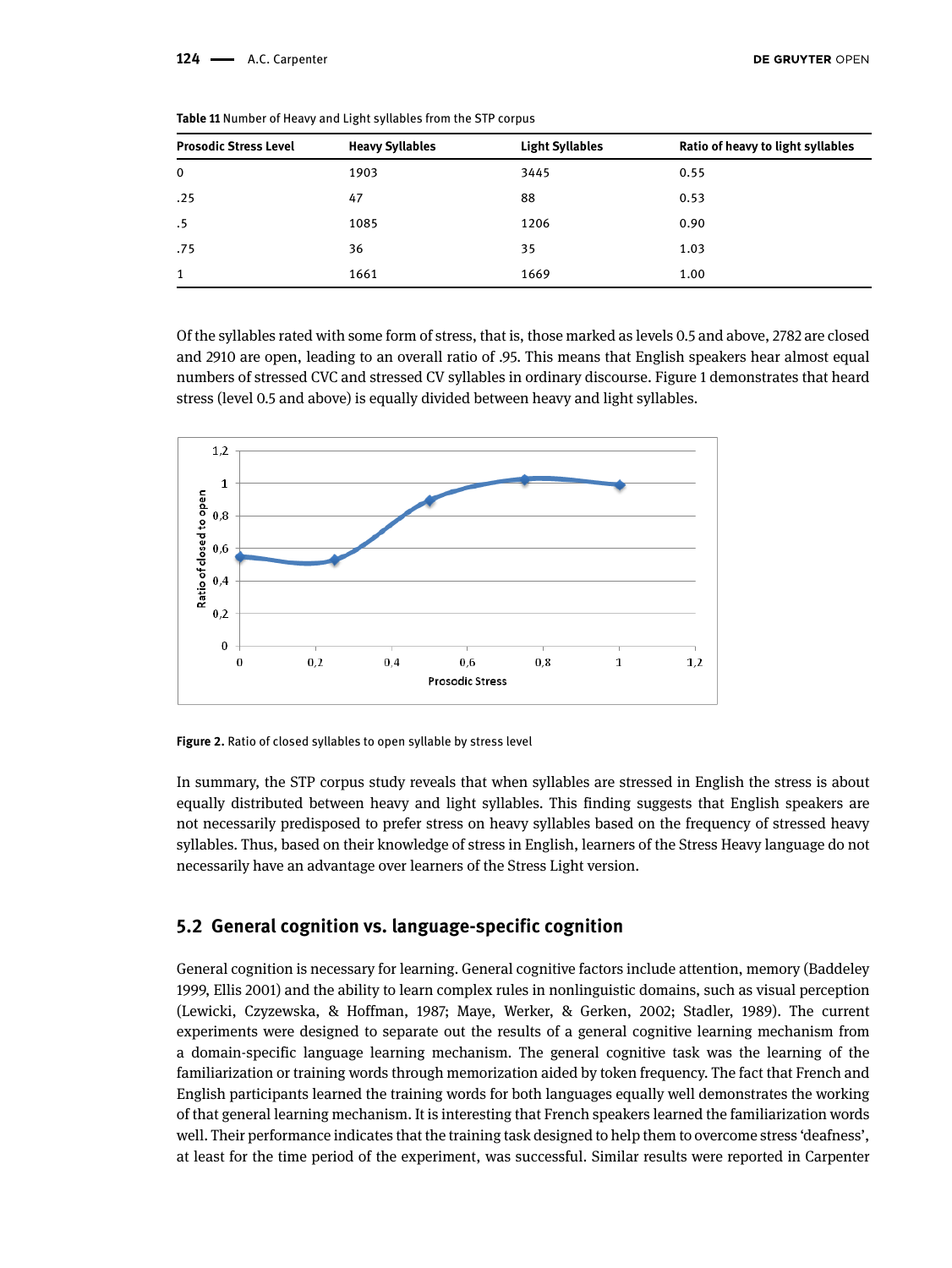(2015). While French and English participants performed well on the general cognitive learning task, the much lower scores on the novel word tests suggests an effect of a domain-specific language mechanism, which needs to extract the natural linguistic principle underlying the familiarization words. Based on the lower scores on the novel words than on the familiarization words, extracting the underlying stress pattern is a different and more difficult task than just learning the words. The results on the novel test words suggest that some mechanism other than one used for general learning aided the natural Stress Heavy group to better extract the underlying pattern being taught but that mechanism did not help the unnatural Stress Light group in the same way.

Could the same results be obtained by means of our general cognitive mechanism without the use of a domain-specific language mechanism? This is a reasonable question as we have seen that pattern generalization occurs in nonhuman species, including songbirds (Comins & Gentner, 2013), and rats (Comins & Gentner, 2013; de la Moro & Toro, 2014). For a review of nonhuman ability to extract and generalize patterns see (ten Cate & Okanoya, 2012). While there is no question that humans also generalize patterns, to learn the Stress Heavy rule better than the Stress Light one requires more than generalizing the underlying pattern. Otherwise, both groups would have learned the target languages equally well, as they did the familiarization words. General pattern recognition alone cannot account for the *difference* in learning between the Stress Heavy and Stress Light rules.

Some who propose that language-learning is solely a product of a general cognitive mechanism point to the fact that patterns such as sequentiality and frequency, which are common in language, are not domainspecific (Bybee, 2002). While frequency, for example, does play a role in language learning, notably in increasing the learner's familiarity with a particular sound or structure, frequency alone cannot account for learners' performance in these experiments. The frequency was controlled across both the natural, Stress Heavy, and unnatural, Stress Light versions, so all participants received the same number of exposures to the stress pattern in their respective target language.

#### **5.3 Interaction between domain-general and domain-specific**

Language learning, like other forms of learning, makes use of the same resources as other learning, such as memory and statistical frequency (Romberg & Saffran, 2010; Saffran, Aslin, & Newport, 1996). I propose however, that while there is a sharing of resources, there are language-specific areas of cognition that can be discerned by a task that focuses on that which is unique to language. For example, prominence is not unique to language, but prominence based on the abstract idea of syllable weight based on the rhyme is a uniquely linguistic principle. It seems likely that domain-general cognition shares its resources and mechanisms with the linguistic domain to facilitate learning a linguistic task. These mechanisms include memory, the ability to keep track of statistical regularities, and association of sound and pictures to aid learning. It is within this area of overlap that both the natural and unnatural stress rules can be learned in the familiarization task. However, internalizing the natural rule, to the extent that it can be, is facilitated within the domain-specific linguistic structure. Natural rules, like stress being attracted to heavy syllables, reside in the linguistic domain and input that 'matches' this feature is learned more easily. Input that does not 'match' is not learned as well, perhaps due to participants not having a good mental representation of its structure. That representation could include the WSP, or some similar version of the relationship between stress and syllable weight.

Clearly, more research needs to be done in the area of designing experiments that can tease apart the work done by a language-specific mechanism and that of general cognition in aiding language learning. Further, it would be interesting to gain a better understanding of the nature of the representations that distinguish linguistic input from those of general cognition.

In summary, the experiments reported in this paper support findings by others (Baer-Henney, Kügler, & van de Vijver, 2015; Becker et al., 2012; Moreton, 2008) that there is a learning bias for natural phonological structures over unnatural ones, and I argue that this bias is due to the effect of a mechanism specific to language.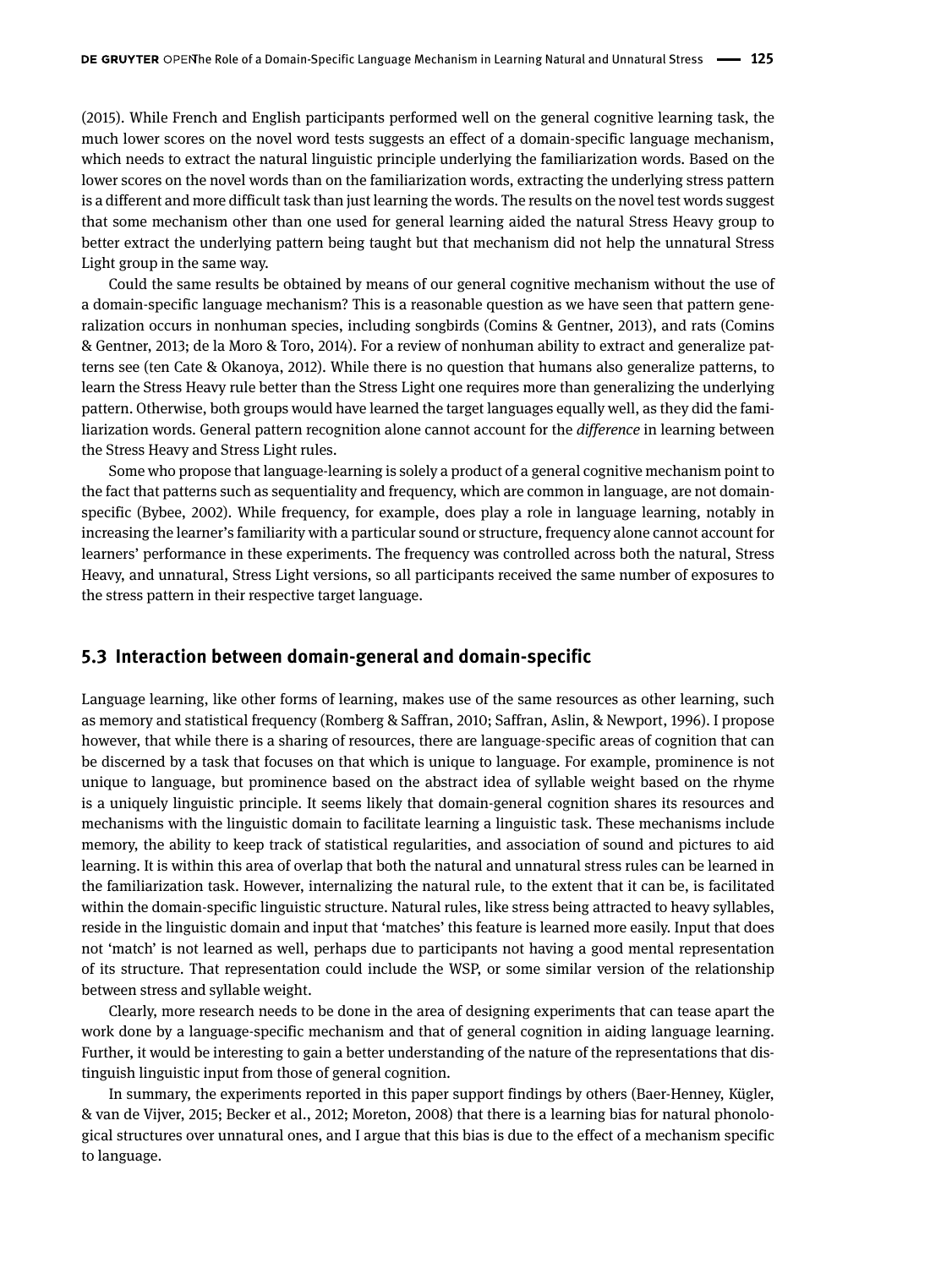**Acknowledgements:** This research was partially funded by a Woodrow Wilson Career Enhancement Fellowship for Junior Faculty and a Faculty Award grant from Wellesley College. Grateful thanks go to Pierre Hallé and Ellen Shlasko for their help in Paris and to Srvanna Reddy for her help with the corpus study. Thanks also to the editor and anonymous reviewers, Andries Coetzee, Andrea Levitt, Elliott Moreton and audiences at Laboratoire de phonétique et phonologie and the Manchester Phonology Meeting for helpful comments and discussions on previous versions of this manuscript.

### **References**

- Ausubel, David P. (1965). The role of frequency in learning and retention: A cognitive structure interpretatioin. *Journal of General Psychology, 72*(2), 359-368.
- Baer-Henney, Dinah, Kügler, Frank & van de Vijver, Ruben (2015). The interaction of language-specific and universal factors during the acquisition of morphophonemic alternations with exceptions. *Cognitive Science, 39*, 1537-1569.

Becker, Michael, Nevins, Andrew & Levine, Jonathan (2012). Asymmetries in generalizing alternations to and from initial syllables. *Language, 88*(2), 231-268.

Berent, Iris, Steriade, Donca, Lennertz, Tracy & Vaknin, Vered (2007). What we know about what we have never heard: Evidence from perceptual illusions. *Cognition, 104*(3), 591-630.

Burzio, Luigi (1994). *Principles of English stress*. Cambridge: Cambridge University Press.

Buss, David M., Haselton, Martie G., Shackelford, Todd, Bleske, April L., & Wakefield, Jerome C. (1998). Adaptations, exaptations, and spandrels. *American Psychologist, 53*(5), 533-548.

Bybee, Joan (2002). Sequentiality as the basis of constituent structure. In T. Givon & B. F. Malle (Eds.), *The evolution of language out of pre-language* (pp. 109-134). Amsterdam: John Benjamins.

Bybee, Joan (2006). From usage to grammar: The mind's response to repetition. *Language, 82*(4), 711-733.

Carpenter, Angela (2010). A naturalness bias in learning stress. *Phonology, 27*, 345-392.

- Carpenter, Angela (2015). Phonetic training significantly mitigates the stress 'deafness' of French speakers. *International Journal of Linguistics, 7*(3), 94-108.
- Carpenter, Angela (Submitted). Learning natural and unnatural phonological stress by 9- and10-year-olds: A preliminary report.
- Chomsky, Noam (1965). *Aspects of the theory of syntax*. Cambridge, MA: MIT Press.
- Chomsky, Noam (1972). *Language and Mind*. New York: Harcourt, Brace & World.
- Chomsky, Noam, & Halle, Morris (1968). *The Sound Pattern of English*. New York: Harper & Row.

Christiansen, Morten & Chater, Nick (2008). Language as shaped by the brain. *Behavioral and Brain Sciences, 31*, 489-509.

- Cole, Ronald A. & Scott, Brian (1974). The phantom in the phoneme: Invariant cues for stop consonants. *Perception & Psychophysics, 15*(1), 101-107.
- Comins, Jordan A. & Gentner, Timothy (2013). Perceptual categories enable pattern generalization in songbirds. *Cognition, 128*, 113-118.
- Culbertson, Jennifer (2012). Typological universals as reflections of biased learning: Evidence from artificial language learning. *Language and Linguistics Compass, 6*(5), 310-329.
- de Graaff, Rick (1997). The Experanton experiment: Effects of explicit instruction on second language acquisition. *Studies in Second Language Acquisition, 19*, 249-276.
- de la Moro, Daniela & Toro, Juan M. (2014). Discrimination of acoustic patterns in rats using theater T-maze. *Psicológica, 35*, 195-208.
- DeLattre, Pierre (1966). A comparison of syllable length conditioning among languages. *International Review of Applied Linguistics in Language Teaching, 4*(3), 183-198.
- Dupoux, Emmanuel, Pallier, Christophe, Sebastián-Gallés, Nuria & Mehler, Jacques (1997). A destressing "deafness" in French? *Journal of Memory and Language, 36*, 406-421.

Edwards, Jette G. H., & Zampini, Mary (2008). *Phonology and Second Language Acquisition*. Amsterdam: John Benjamins.

Ellis, Nick & Collins, Laura (2009). Input and second language acquisition: The roles of frequency form, and function - Introduction to the special issue. *The Modern Language Journal, 93*(3), 329-335.

Finley, Sara (2011). The privileged status of locality in consonant harmony. *Journal of Memory and Language, 65*, 74-83.

Finley, Sara & Badecker, William (2010). *Linguistic and non-linguistic influences on learning biases for vowel harmony.* Paper presented at the 32nd Annual Conference of the Cognitive Science Society, Austin, TX.

Fry, Dennis (1955). Duration and intensity as physical correlates of linguistic stress. *JASA, 27*, 765-768.

Fry, Dennis (1958). Experiments in the perception of stress. *Language and Speech*, 126-152.

Goad, Heather & White, Lydia (2008). Prosodic structure and the representation of L2 functional morphology: A nativist approach. *Lingua, 118*(4), 577-594.

Gordon, Matthew (1999). *Syllable Weight: Phonetics, Phonology and Typology.* (Ph.D.), University of California Los Angeles, Los Angeles.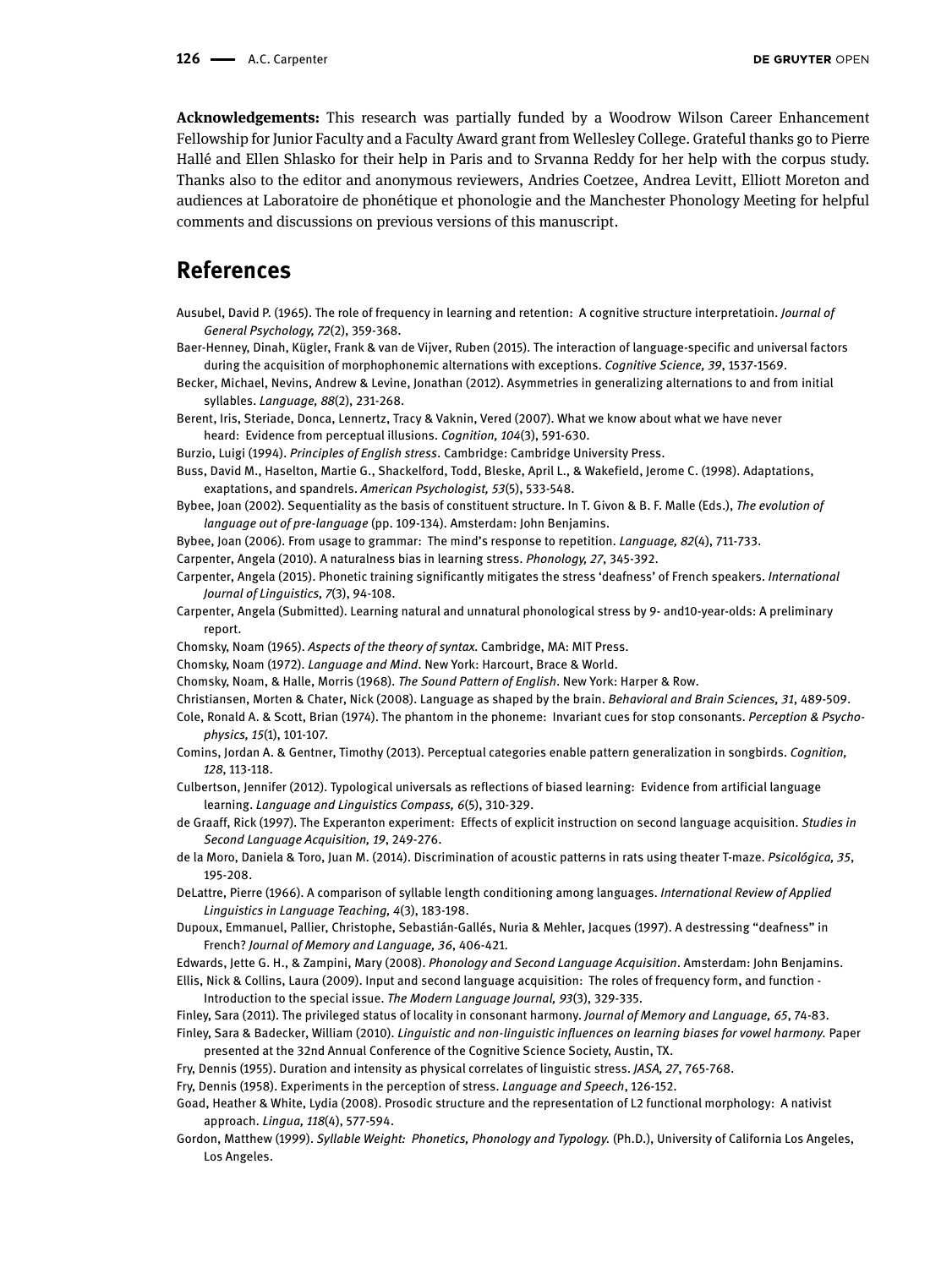Gordon, Matthew (2002). A phonetically-driven account of syllable weight [March 2002]. *Language, 78*, 51-80.

- Gordon, Matthew (2004). Syllable Weight. In B. Hayes, D. Steriade, & R. Kirchner (Eds.), *Phonetically-based Phonology*. West Nyack, NY: Cambridge University Press.
- Greenberg, Steven, Carvey, Hannah & Hitchcock, Leah (2002). *The relations between stress accent and pronunciation variation in spontaneous American English discourse.* Paper presented at the ISCA Workshop on Prosody and Speech Processing.
- Greenberg, Steven, Chang, Shawn & Hitchcock, Leah (2001). *The relation between stress accent and vocalic identity in spontaneous American English discourse.* Paper presented at the Prosody and Speech Recognition 2001, Red Bank, NJ.
- Hammond, Michael (1999). *The Phonology of English: A Prosodic Optimality-Theoretic Approach*. Oxford: Oxford University Press.
- Hancin-Bhatt, Barbara (2008). Second-language phonology in optimality theory. In J. G. H. Edward & M. Zampini (Eds.), *Phonology and Second Language Acquisition* (pp. 117-146). Amsterdam: John Benjamins.
- Harris, Katherine (1958). Cues for the discrimination of American English fricatives in spoken syllables. *Language and Speech, 1*(1), 1-7.
- Hayes, Bruce (1982). Extrametricality and English stress. *Linguitic Inquiry, 13*, 227-276.
- Hayes, Bruce (1995). *Metrical Stress Theory*. Chicago: The University of Chicago Press.
- Hayes, Bruce, Zuraw, Kie, Siptár, Peter & Londe, Zsuzsa (2009). Natural and unnatural constraints in Hungarian vowel harmony. *Language, 85*(4), 822-863.
- Hemera Technologies (2001). Big Box of Art 350,000: Hemera Technologies, Inc.

Hyman, Larry M. (1985/2003). *A theory of phonological weight*. Stanford, CA: CSLI Publications.

- Jassem, Wiktor, Morton, John, & Steffen-Batog, Maria (1968). The perception of stress in synthetic speech-like stimuli by Polish listeners. In W. Jassem (Ed.), *Speech Analysis and Synthesis* (pp. 289-308). Warsaw: Institute of Fundamental Technical Research.
- Kapatsinski, Vsevolod (2013). Conspiring to mean: Experimental and computational evidence for a usage-based harmonic approach to morphophonology. *Language, 89*(1), 110-148.
- Kawahara, Shigeto (2008). Phonetic naturalness and unnaturalness in Japanese loanword phonology. *Journal of East Asian Linguistics, 17*, 317-330.
- Klatt, Dennis H. (1976). Linguistic uses of segmental duration in English: Acoustic and perceptual evidence. *Journal of the Acoustical Society of America, 59*(5), 1208-1221.
- Lewicki, Pawel, Czyzewska, Maria & Hoffman, Hunter (1987). Unconscious acquisition of complex procedural knowledge. *Journal of Experimental Psychology: Learning, Memory, and Cognition, 13*(4), 523-530.
- Maye, Jessica, Werker, Janet & Gerken, LouAnn (2002). Infant sensitivity to distributional information can affect phonetic discrimination. *Cognition, 82*, B101-B111.
- McCarthy, John (1979). On stress and syllabification. *Linguistic Inquiry, 10*(3), 443-465.
- Moreton, Elliott (2008). Analytic bias and phonological typology. *Phonology, 25*, 83-127.
- Moreton, Elliott (2009). Underphonologization and modularity bias. In S. Parker (Ed.), *Phonological Argumentation: Essays on Evidence and Motivation* (pp. 79-101). Bristol: Equinox Publishing Ltd.
- Moreton, Elliott & Pater, Joe (2012a). Structure and substance in artificial-phonology learning, Part I: Structure. *Language and Linguistics Compass, 6*, 686-701.
- Moreton, Elliott & Pater, Joe (2012b). Structure and substance in artificial-phonology learning, Part II: Substance. *Language and Linguistic Compass, 6*, 702-718.
- O'Shaughnessy, Douglas (1984). A multispeaker analysis of durations in read French paragraphs. *Journal of the Acoustical Society of America, 76*(6), 1664-1672.
- Ohala, John J. (1994). *Towards a universal, phonetically-based, theory of vowel harmony.* Paper presented at the 3rd International Conference on Spoken Language Processing (ICSLP 94), Yokohama, Japan.
- Pater, Joe (1997). Metrical parameter missetting in second language acquisition. In S. J. Hannahs and M. Young-Scholten (Eds.). Amsterdam: John Benjamins.
- Pater, Joe (2000). Non-uniformity in English secondary stress: The role of ranked and lexically specific constraints. *Phonology, 17*(2), 237-274.
- Pater, Joe & Tessier, Anne-Michelle (2005). Phonotactics and alternations: Testing the connection with artificial language learning. In K. F. a. S. Kawahara (Ed.), *UMOP 31: Papers in Experimental Phonetics and Phonology*. Amherst, MA: GLSA.
- Peperkamp, Sharon & Dupoux, Emmanuel (2002). A typological study of stress 'deafness' *Laboratory Phonology* (2002 ed., Vol. 7, pp. 203-240). Berlin: Mouton de Gruyter.
- Peperkamp, Sharon, Dupoux, Emmanuel & Sebastián-Gallés, Nuria (1999). *Perception of stress by French, Spanish and bilingual subjects*. Paper presented at the EuroSpeech '99.
- Pinker, Steven (1994). *The language instinct: How the mind creates language*. New York: William Morrow and Company. Prince, Alan & Smolensky, Paul (1993/2004). *Optimality Theory: Constraint Interaction in Generative Grammar*. Rutgers

University and University of Colorado, Malden, Mass & Oxford.

Roberts, John R. (1987). *Amele*. London: Croom Helm.

Romberg, Alexa & Saffran, Jenny R. (2010). Statistical learning and language acquisition. *Wiley Interdisciplinary Rev Cogn Sci, 1*(6), 906-914.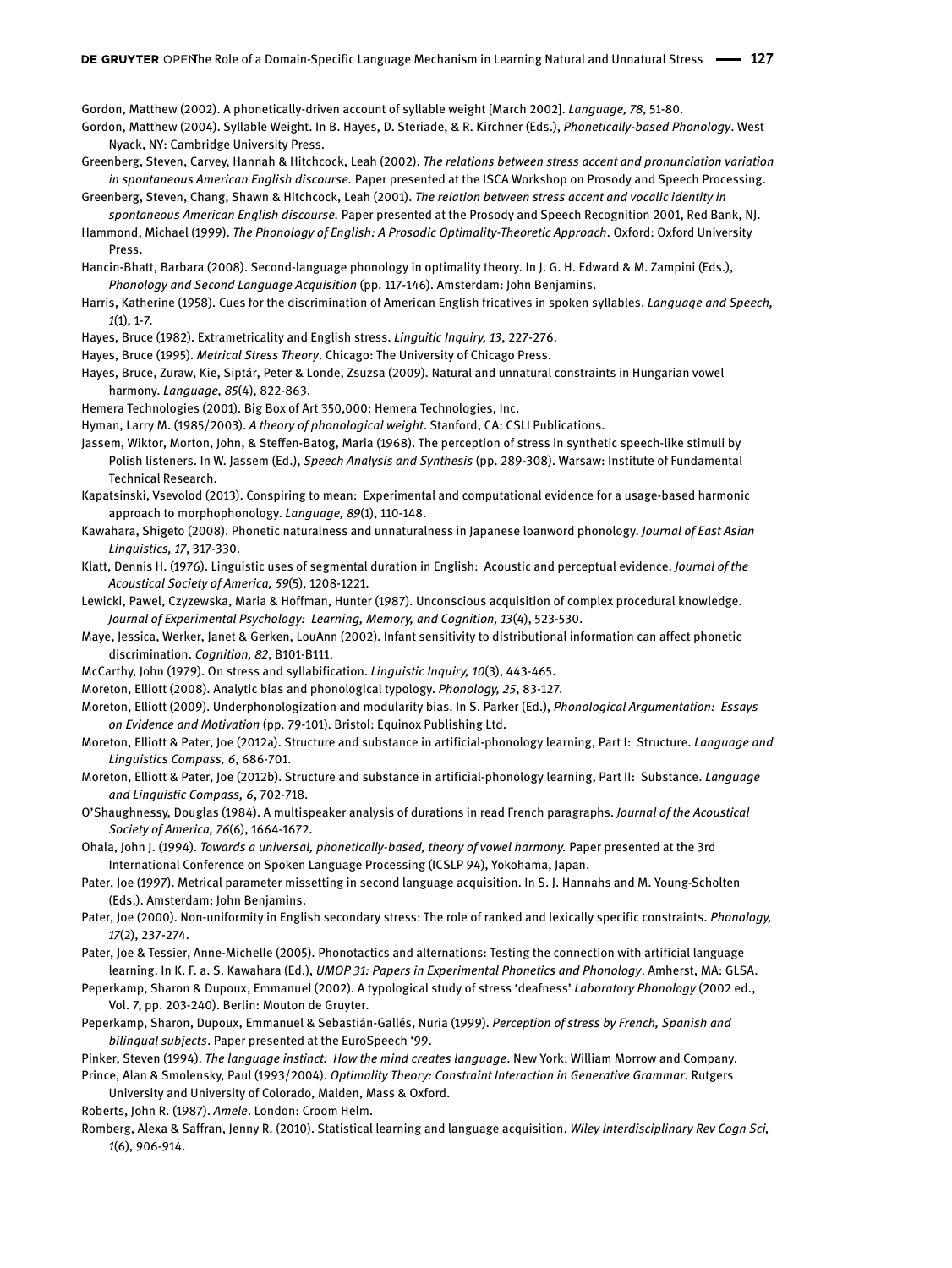- Saffran, Jenny R. (2003). Statistical Language Learning: Mechanisms and Constraints. *Current Directioins in Psychological Science, 12*(4), 110-114.
- Saffran, Jenny R., Aslin, Richard N., & Newport, Elissa L. (1996). Statistical learning by 8-month-old infants. *Science, 274*, 1926-1928.

Sapir, Edward & Swadesh, Morris (1960). *Yana Dictionary* (Vol. 22). Berkeley: University of California Press.

Sluijter, Agaath M. C., & van Heuven, Vincent J. (1996). Spectral balance as an acoustic correlate of linguistic stress. *Journal of the Acoustical Society of America, 100*(4), 2471-2485.

Stadler, Michael (1989). On learning complex procedural knowledge. *Journal of Experimental Psychology: Learning, Memory, and Cognition, 15*(6), 1061-1069.

Stampe, David (1973). *A Book on Natural Phonology.* (Doctoral Book), University of Chicago.

ten Cate, Carel & Okanoya, Azuo (2012). Revisiting the syntactic abilities of nonhuman animals: Natural vocalizations and artificial grammar learning. *Philosophical Transactions of the Royal Society of Biological Science, 367*, 1984-1994.

- White, Lydia (1990). Second Language Acquisition and Universal Grammar. *Studies in Second Language Acquisition, 12*(2), 121-133.
- Wilson, Colin (2003). *Experimental investigation of phonological naturalness*. Paper presented at the 22nd West Coast Conference on Formal Linguistics.
- Wilson, Colin (2006). Learning phonology with substantive bias: an experimental and computational study of velar palatalization. *Cognitive Science, 30*, 945-982.

Zhang, Jie & Lai, Yuwen (2010). Testing the role of phonetic knowledge in Mandarin tone sandhi. *Phonology, 27*, 153-201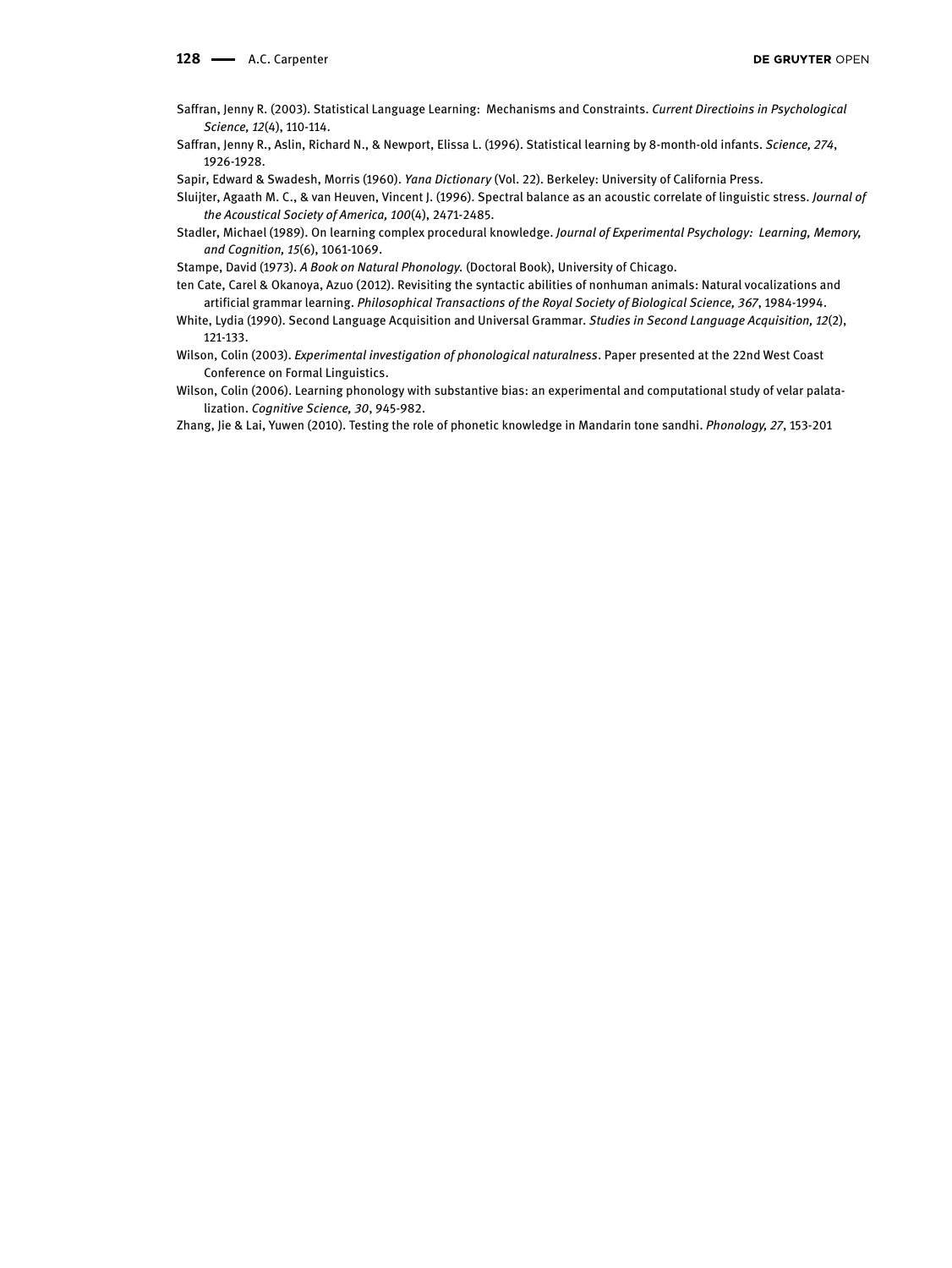### **Appendix A**

#### Instructions to participants

You are going to hear words in a language that you've never heard before. Then you'll be tested to see how well you can identify words that belong to that language. You will hear words with stress on different syllables. Stress can be described as the part of the word that sounds more prominent than the others. For example, we say baˈnana and not banaˈna. We can usually even decide which syllable should be more prominent in nonsense words, such as poeˈdektal and not ˈpoedektal.

In this language you will learn to do the same thing. After hearing several repetitions of words in the language, you will hear pairs of words that differ in their stress pattern. You will be asked to choose which word sounds like it belongs to the language you are hearing.

Please go as quickly as you can, but you have no time limit and you should be as accurate as possible.

### **Appendix B Familiarization words**

| <b>Stress Heavy</b>      | <b>Stress Light</b>      |
|--------------------------|--------------------------|
| 'bi∫.kuf.patf            | bif.kuf.patf             |
| ku.pi.ba                 | 'ku.pi.ba                |
| ga. puf.ti∫              | kaf.'pa.bu               |
| pi.bi.'tadz              | padʒ.kif.ˈka             |
| kaf.pa,bu                | 'ga.puf.ti∫              |
| padz.kif.ka              | pi.bi.tad3               |
| gu. <sup>'</sup> ba∫.tu  | gif. du.tatf             |
| ku.di.′bu∫               | dutf.paf.'ka             |
| 'gif.du.tatf             | 'gu.ba∫.tu               |
| paf.butf.tif             | 'pa.di.pu                |
| pa. kaf.didzdz           | dadz.'gu.ki              |
| ta.pi.'kaf               | dif.tuf.'ga              |
| dadz.gu.ki               | pa.kaf.did3              |
| 'tuf.da.tutf             | ti.dad3.pa               |
| bi.'dadz.pa              | tuf.'da.tutf             |
| pu.di.'ga∫               | pa∫.gu∫. <sup>'</sup> tu |
| 'pa.di.pu                | paf.butf.tif             |
| 'dif.tu∫.ga              | bi.ga.pitf               |
| ba. katf.pidz            | ba∫. <sup>'</sup> du.ta  |
| bi.ga.'pitf              | ka∫.pif.′du              |
| putf.ku.guf              | ki.titf.da               |
| 'ti.bu.da                | kidʒ.gu∫.titf            |
| ki.'titf.da              | putf.'ku.guf             |
| ti.ka. <sup>'</sup> baf  | ba∫.kaf.'di              |
| 'gutf.du.ta              | du.kaf.tif               |
| paf.guf.ku               | ti.pa.tudz               |
| du. <sup>1</sup> kaf.tif | kif.'pa.du               |
| gu.pa. tud3              | pif.dadz.'bi             |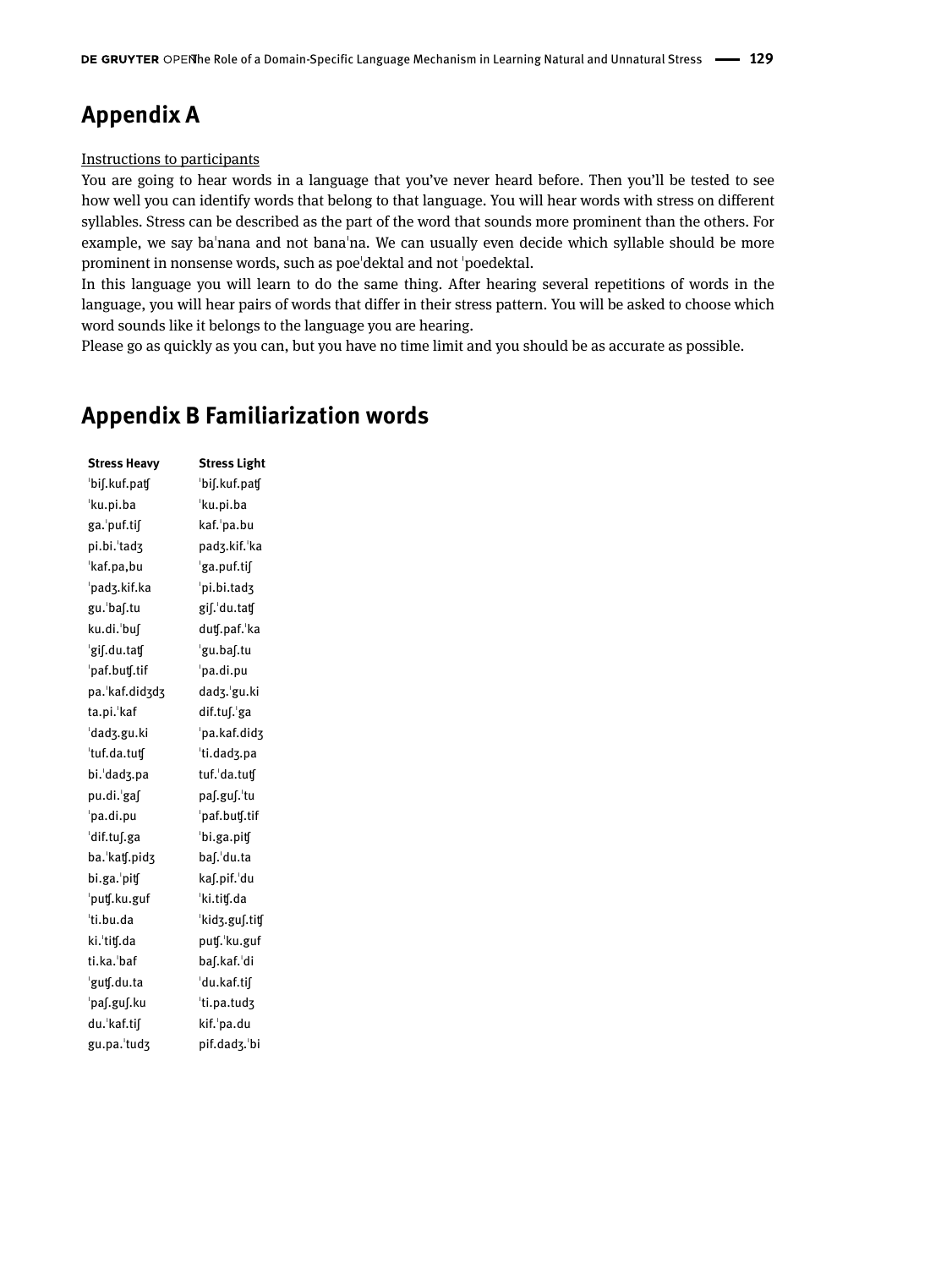## **Appendix C Novel Words**

|                       | <b>Stress Heavy Words</b> | <b>Stress Light Words</b> |  |
|-----------------------|---------------------------|---------------------------|--|
| Novel Test 1-18       | 'bukadi                   | 'bukadi                   |  |
| <b>Initial Stress</b> | 'ka∫pika                  | bafpudzkif                |  |
|                       | 'pu∫di∫kaf                | dikutfpif <sup>'</sup>    |  |
|                       | backidud3                 | bipatadz                  |  |
|                       | 'kutfgaku                 | pugastu                   |  |
|                       | 'kadʒtifpa∫               | 'gakidzti                 |  |
| <b>Medial Stress</b>  | ga'kidzda                 | ka∫pika                   |  |
|                       | di'kutfpif                | kutf'gaki                 |  |
|                       | pu'ga∫tu                  | tat <sup>'</sup> bapu     |  |
|                       | bu'pu∫gaf                 | bad3'dadud3               |  |
|                       | gu'didzka                 | tuf pagitf                |  |
|                       | di'gadzpa                 | baf <sup>'</sup> kitad3   |  |
| <b>Final Stress</b>   | pabi'tad3                 | pufdi∫ <sup>'</sup> ka    |  |
|                       | buga'putf                 | kadztif <sup>'</sup> ba   |  |
|                       | guka'ti∫                  | bifki∫da                  |  |
|                       | kipu'duf                  | pafku∫da                  |  |
|                       | tuki′gu∫                  | pifgad3'di                |  |
|                       | dapa'dad3                 | bifpat <sup>'</sup> ba    |  |
| Novel Test 19-66      | 'bifki∫da                 | bupufgaf <sup>'</sup>     |  |
| <b>Initial Stress</b> | 'ditabu                   | 'ditabu                   |  |
|                       | 'pafku∫da                 | bugaputf                  |  |
|                       | 'pubaku                   | 'pubaku                   |  |
|                       | 'kiftagu                  | 'gudidzka                 |  |
|                       | pifgadzdu                 | digadzpi                  |  |
|                       | 'tufpagitf                | 'tupuduf                  |  |
|                       | bafpudzkis                | 'kitadzgu                 |  |
|                       | 'takipu                   | 'takipu                   |  |
|                       | 'tatfbapu                 | 'kabidzdutf               |  |
|                       | bifpatsba                 | 'tukatftif                |  |
|                       | bafkitad3                 | 'pitfgufdif               |  |
|                       | difkuftad3                | difkuftad3                |  |
|                       | 'bugaba                   | 'gukati∫                  |  |
|                       | 'guʃkifpa                 | didzkaftif                |  |
|                       | putfgagaf                 | 'tikupif                  |  |
| <b>Medial Stress</b>  | ka'bidzduf                | putf'gagaf                |  |
|                       | di'katftif                | gut <sub>/</sub> 'kudif   |  |
|                       | pa'diftud3                | buf'gudif                 |  |
|                       | ga'put∫gi∫                | dif <sup>'</sup> kubad3   |  |